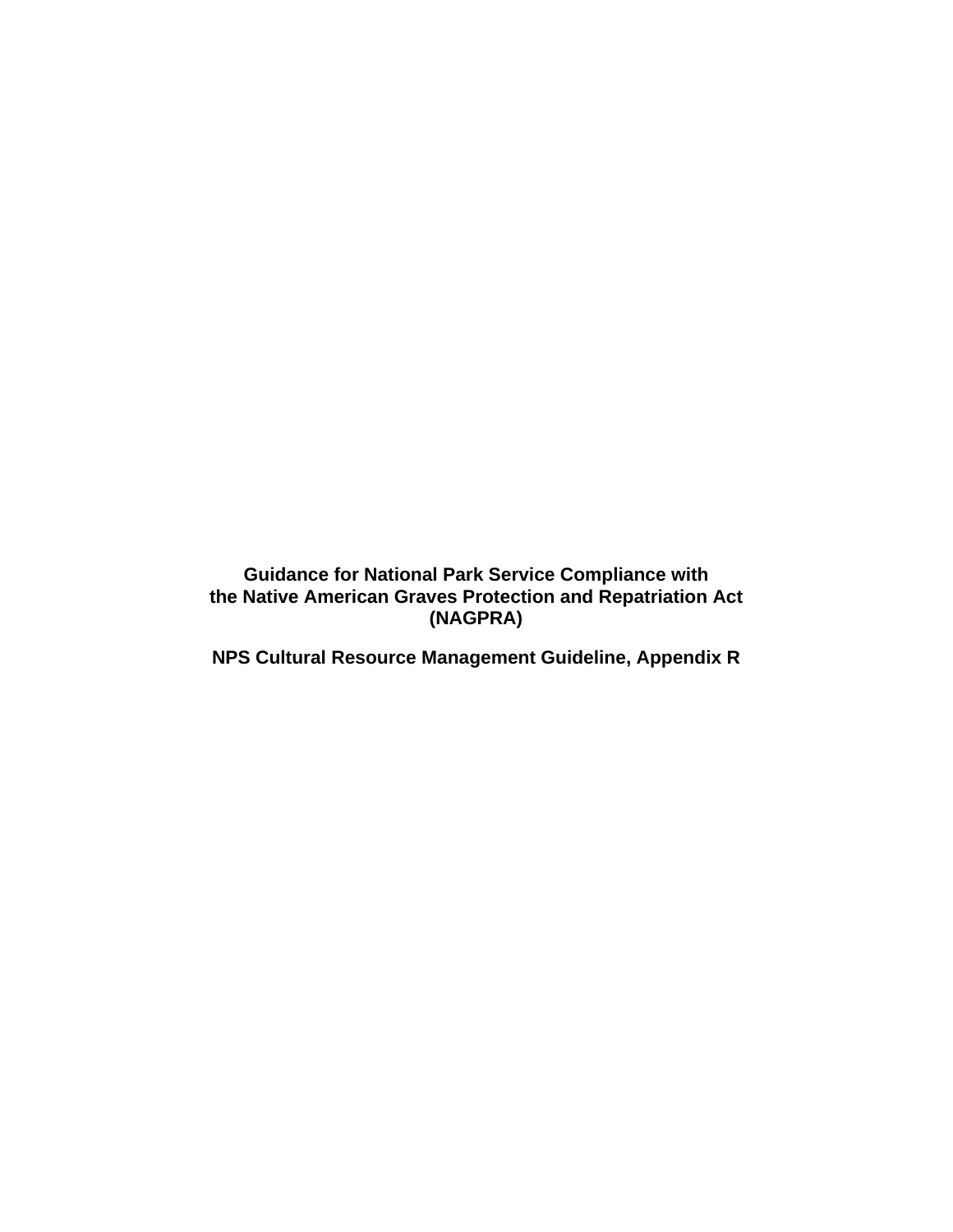# **Table of Contents**

| $\mathbf 1$ . |                                                                                                                                                                                                                                          |  |  |  |  |
|---------------|------------------------------------------------------------------------------------------------------------------------------------------------------------------------------------------------------------------------------------------|--|--|--|--|
| 2.            |                                                                                                                                                                                                                                          |  |  |  |  |
| 3.            | Identification of Human Remains as Native American<br>a.<br>Inadvertent Discoveries and Intentional Excavations<br>b.<br>Collections<br>$C_{-}$                                                                                          |  |  |  |  |
| 4.            | <b>Lineal Descendants</b><br>a.<br><b>Indian Tribes</b><br>b.<br>Native Hawaiian Organizations<br>C.                                                                                                                                     |  |  |  |  |
| 5.            |                                                                                                                                                                                                                                          |  |  |  |  |
| 6.            | <b>Identifying Consulting Groups</b><br>a.<br>Initiating Consultation<br>b.<br><b>Consultation Meetings</b><br>C.<br><b>Maintaining Consultation</b><br>d.<br><b>Documenting Consultation</b><br>е.<br><b>Cost of Consultation</b><br>f. |  |  |  |  |
|               | Standing<br>a.<br><b>Object Categories</b><br>b.<br>Priority of Custody<br>C.<br>d. Evaluation of Evidence                                                                                                                               |  |  |  |  |
| 8.            |                                                                                                                                                                                                                                          |  |  |  |  |
| 9.            |                                                                                                                                                                                                                                          |  |  |  |  |
|               |                                                                                                                                                                                                                                          |  |  |  |  |
|               | <b>Multiple Disputing Claimants</b><br>a.<br><b>Right of Possession</b><br>b.<br>Scientific Study of Major Benefit to U.S.<br>c.<br><b>Culturally Unidentifiable</b><br>d.<br>Unclaimed<br>е.                                            |  |  |  |  |
|               | 24                                                                                                                                                                                                                                       |  |  |  |  |
|               |                                                                                                                                                                                                                                          |  |  |  |  |
|               |                                                                                                                                                                                                                                          |  |  |  |  |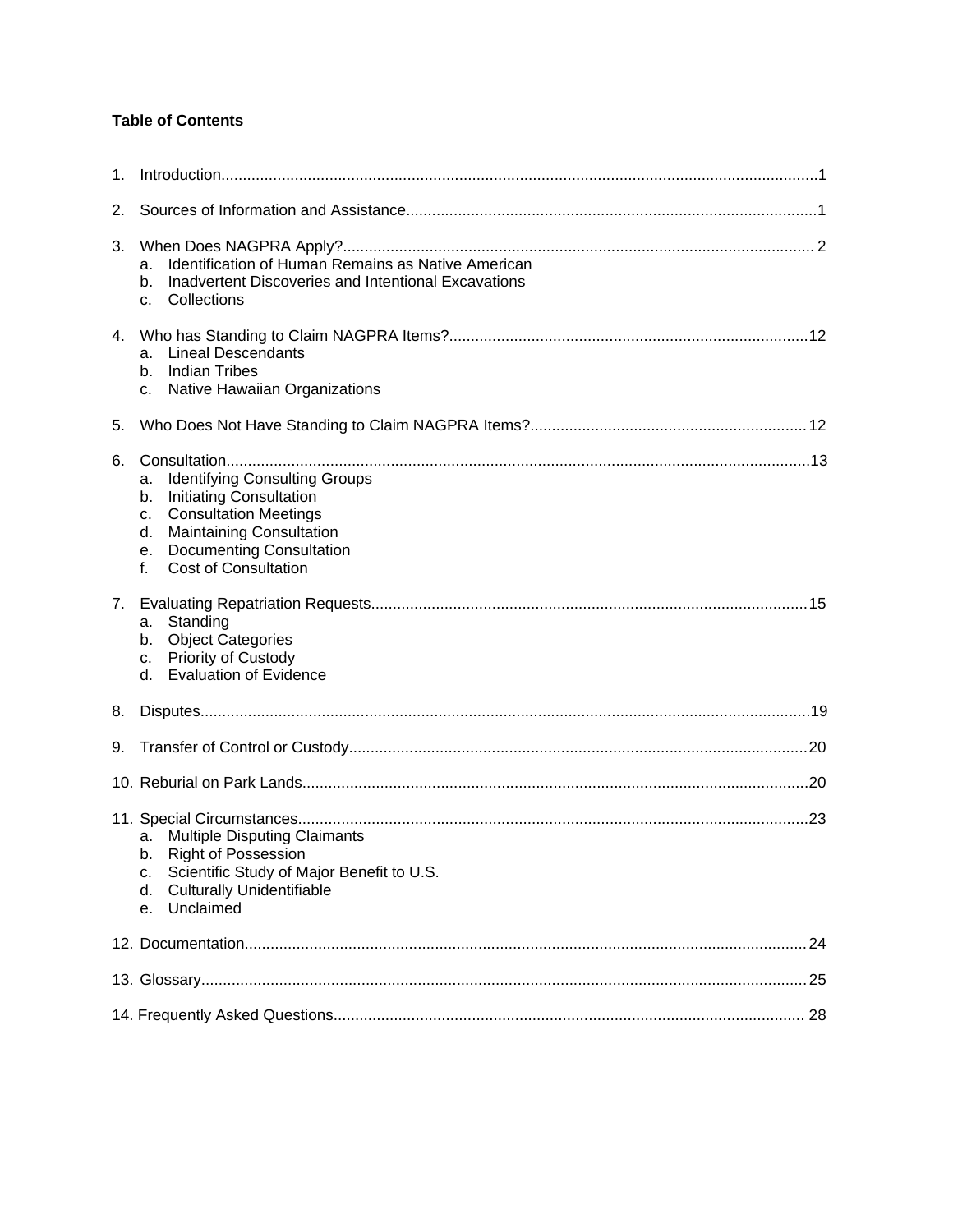# <span id="page-2-0"></span>**1. INTRODUCTION**

Compliance with the Native American Graves Protection and Repatriation Act (NAGPRA) is achieved by implementation of the law [\[25 U.S.C. 3001 et seq.\]](http://www.cr.nps.gov/local-law/FHPL_NAGPRA.pdf) and the applicable regulations [\[43 CFR 10\]](http://www.cr.nps.gov/nagpra/MANDATES/43_CFR_10_10-1-03.pdf). This appendix provides guidelines for NPS park, center, and regional compliance with the statute and regulations. These guidelines were updated in 2003-2004 to reflect the National Park System Advisory Board recommendations regarding how NPS makes determinations of cultural affiliation under NAGPRA.

On November 16, 1990, President George H.W. Bush approved the Native American Graves Protection and Repatriation Act [P.L. 101-601; 25 USC 3001-3013; 104 Stat. 3048-3058] (NAGPRA). Final regulations were published on December 4, 1995 [43 CFR 10]. The law and regulations address the rights of lineal descendants, Indian tribes, and Native Hawaiian organizations to Native American human remains, funerary objects, sacred objects, and objects of cultural patrimony. They require Federal agencies and institutions that receive Federal funds to provide information about Native American human remains, funerary objects, sacred objects, and objects of cultural patrimony to lineal descendants, Indian tribes, and Native Hawaiian organizations and, upon presentation of a valid request, return these cultural items to them.

The National Park Service–like all Federal agencies except the Smithsonian Institution–is required to [comply with the regulations. \(Repatriation at the Smithsonian is governed by the National Museum of the](http://www.nmnh.si.edu/anthro/repatriation/pdf/nmai_act.pdf)  American Indian Act of 1989, 20 U.S.C. 80q et seq.) Park superintendents are responsible for notifying and consulting with lineal descendants, Indian tribes, and Native Hawaiian organizations regarding intentional excavations and inadvertent discoveries on NPS lands. If, as part of an excavation or inadvertent discovery, Native American human remains or NAGPRA-related items are disinterred, scientific archeological methods, techniques, analyses, and reports are conducted as required by the Archaeological Resources Protection Act [\(16 U.S.C. 470aa et seq.\)](http://www.cr.nps.gov/local-law/FHPL_ArchRsrcsProt.pdf) and Section 3 of NAGPRA (25 U.S.C. 3002).

Superintendents also were responsible for the completion of (1) summaries of Native American collections in their control that might include unassociated funerary objects, sacred objects, and objects of cultural patrimony and (2) inventories of Native American human remains and associated funerary objects. The summaries and inventories included both objects in park collections and those from NPS lands that are currently held in other repositories. Superintendents are responsible for evaluating requests for repatriation and making decisions about the disposition or repatriation of Native American human remains, funerary objects, sacred objects, and objects of cultural patrimony under NPS control. The trafficking provisions of the statute may also require cooperation with officials of the Department of Justice regarding illegal excavations on NPS lands.

# **2. SOURCES OF INFORMATION AND ASSISTANCE**

This appendix is meant as general guidance. Additional information and technical assistance in implementing NAGPRA are available from NPS regional offices; NPS centers; the Park NAGPRA program; and the National NAGPRA program.

The National NAGPRA program is distinct from Park NAGPRA. National NAGPRA focuses on NAGPRA implementation *outside of the National Park System* by developing regulations and guidance; providing support for the NAGPRA Review Committee; and assisting Indian tribes, Native Alaskan villages and corporations, Native Hawaiian organizations, museums, and Federal agencies with the NAGPRA process.

Park NAGPRA, a servicewide program located in the Intermountain Region Office of Indian Affairs & American Culture, focuses on NAGPRA implementation and provides information and technical assistance *within the National Park System*.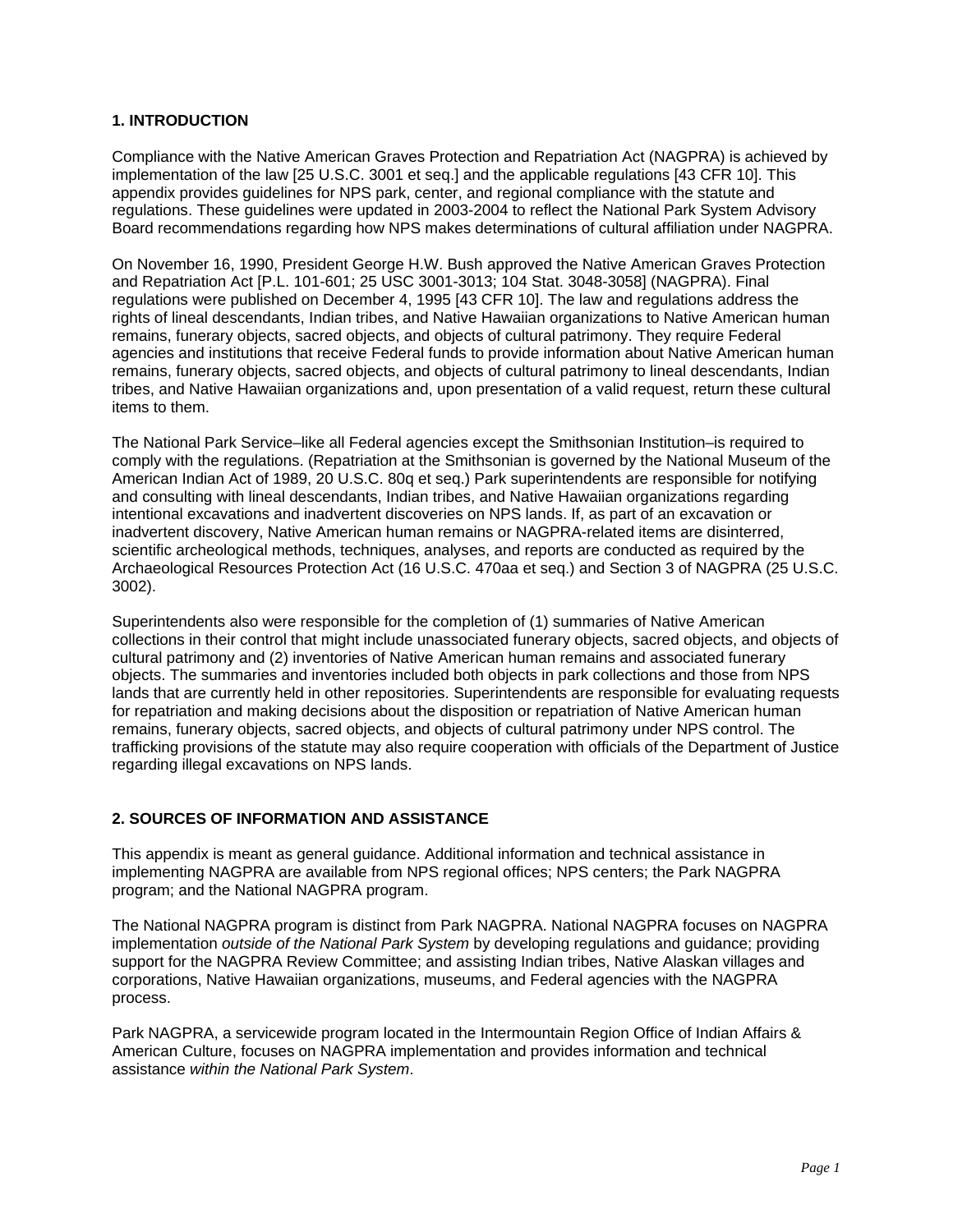<span id="page-3-0"></span>To request assistance, parks should contact either their regional NAGPRA coordinators (see contact information on Inside NPS) or the Park NAGPRA program lead (see below). The Park NAGPRA program lead is the liaison between the parks and National NAGPRA for publishing the required *Federal Register* notices. See Section 8 below for information on developing notices.

# **Contact Information**

| Park NAGPRA Program Lead           | Mary S. Carroll, mary_carroll@nps.gov            |
|------------------------------------|--------------------------------------------------|
| <b>National Parks Repatriation</b> | http://www.cr.nps.gov/aad/SITES/repat.htm        |
| Inside NPS - Park NAGPRA           | http://classicinside.nps.gov/programs/parknagpra |
| Lotus Notes Groups                 | <b>NPS NAGPRA Regional Coordinators</b>          |
| National NAGPRA Program            | http://www.cr.nps.gov/nagpra                     |

# **3. WHEN DOES NAGPRA APPLY?**

NAGPRA applies to Native American human remains, funerary objects, sacred objects, and objects of cultural patrimony as defined in the statute and regulations (see glossary) that are –

- in Federal possession or control; or
- in the possession or control of any institution or State or local government receiving Federal funds; or
- excavated intentionally or discovered inadvertently on Federal or tribal lands.

The statute and regulations describe two sets of procedures and requirements – one for intentional excavations and inadvertent discoveries (25 USC 3002 [Section 3]; 43 CFR Subpart B) and one for collections (25 USC 3003-3005 [Sections 5-7]; 43 CFR Subpart C) – to ensure proper treatment and repatriation of Native American human remains, funerary objects, sacred objects, and objects of cultural patrimony. See [Figure 1](#page-4-0) for an overview of the differences between the requirements for inadvertent discoveries and intentional excavations and the requirements for collections. Consultation with Indian tribes or Native Hawaiian organizations is required in all circumstances [43 CFR 10.5 and 10.9(6)]. See [Section 6](#page-14-0) below for more information about consultation.

# **a. Identification of Human Remains as Native American**

When human remains are found on park lands, whether by inadvertent discovery or intentional excavations–or when human remains are found in NPS collections–the critical first step is to determine whether or not the remains are Native American. Analysis of the human remains by an osteologist, forensic anthropologist, physical anthropologist, or medical examiner may be required and, under some circumstances, the remains may need to be moved in order to make that determination and to provide for their safety. If the remains are Native American, NAGPRA must be followed. If the remains are not Native American, NAGPRA does not apply. In that case, confer with law enforcement officials, the county or State coroner, and/or the medical examiner to determine the appropriate course of action.

#### **b. Inadvertent Discoveries and Intentional Excavations**

Provisions regarding inadvertent discoveries [43 CFR 10.4] and intentional excavations [43 CFR 10.3] are designed to facilitate the proper disposition of Native American human remains, funerary objects, sacred objects, or objects of cultural patrimony that might be intentionally excavated or inadvertently discovered on park lands after November 16, 1990.

#### Comprehensive Agreements

Whenever possible, parks should enter into comprehensive agreements with culturally affiliated Indian tribes or Native Hawaiian organizations that have claimed, or are likely to claim, Native American human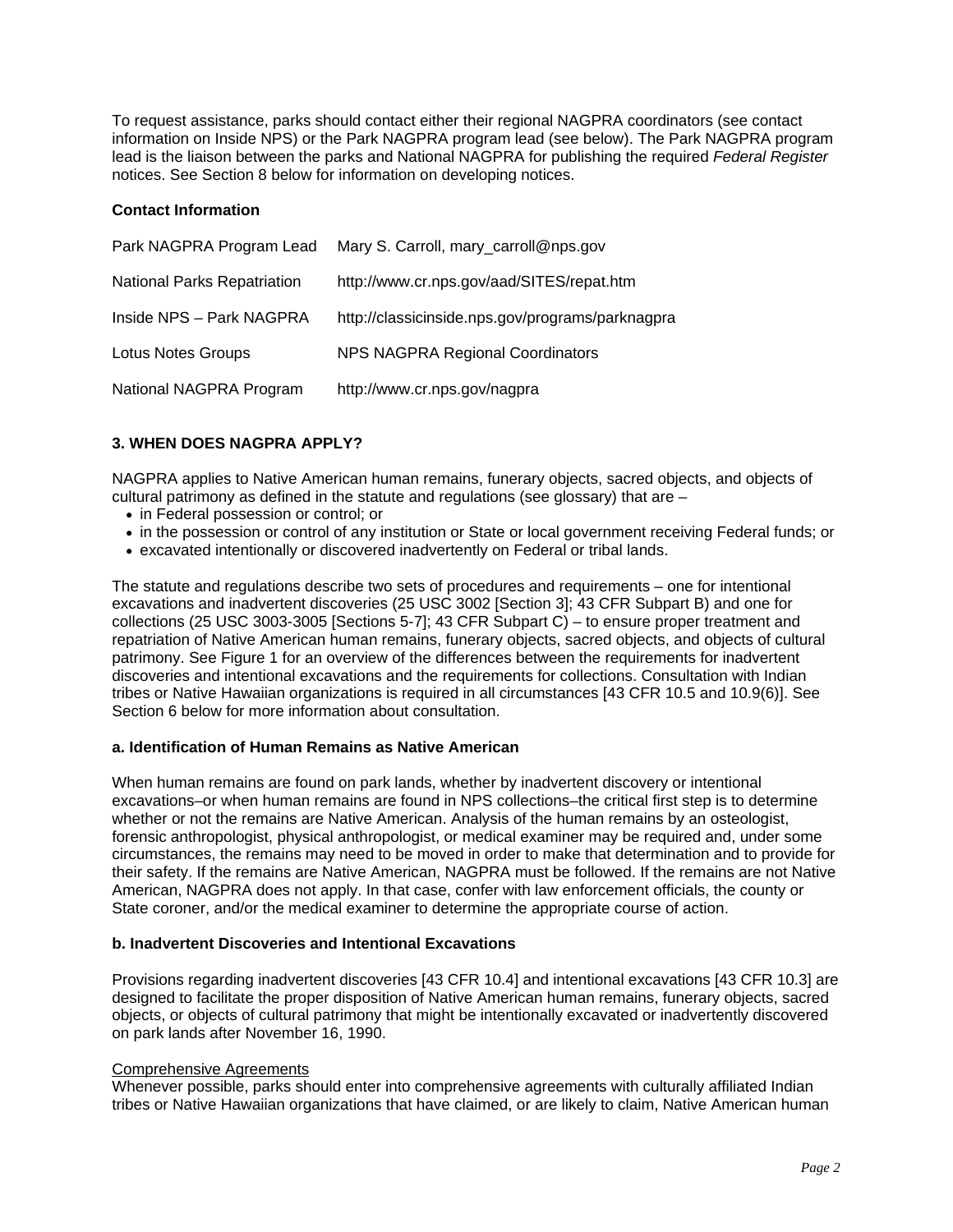| <b>Inadvertent Discoveries and Excavations</b>                                                                                                                                                                                                            | <b>Collections</b>                                                                                                                                                                                                                                                                             |  |  |  |  |  |
|-----------------------------------------------------------------------------------------------------------------------------------------------------------------------------------------------------------------------------------------------------------|------------------------------------------------------------------------------------------------------------------------------------------------------------------------------------------------------------------------------------------------------------------------------------------------|--|--|--|--|--|
| 25 USC 3002 (Section 3)<br>43 CFR 10 Subpart B (§10.3-10.7)                                                                                                                                                                                               | 25 USC 3003-3005 (Sections 5-7)<br>43 CFR 10 Subpart C (§10.8-10.13)                                                                                                                                                                                                                           |  |  |  |  |  |
| Requirements for Investigations and Documentation                                                                                                                                                                                                         |                                                                                                                                                                                                                                                                                                |  |  |  |  |  |
| • Identification of human remains as Native American<br>• Consultation<br>• Scientific methods and techniques if removed.<br>• Descriptive/interpretive report if removed.<br>• Curation of items not subject to NAGPRA                                   | • Identification of human remains as Native American<br>• Consultation<br>• Summaries: general descriptions of unassociated funerary<br>objects, sacred objects, objects of cultural patrimony<br>• Inventories: item-by-item descriptions of human remains<br>and associated funerary objects |  |  |  |  |  |
| Priority of Custody (See Section 7.c. below)                                                                                                                                                                                                              |                                                                                                                                                                                                                                                                                                |  |  |  |  |  |
| 1 <sup>st</sup> – Lineal descendant <sup>*</sup> . If no lineal<br>descendant can be identified, then                                                                                                                                                     | 1 <sup>st</sup> – Lineal descendant <sup>*</sup> . If no lineal<br>descendant can be identified, then                                                                                                                                                                                          |  |  |  |  |  |
| $2^{nd}$ – Indian tribe on whose tribal land<br>cultural items were found.** If items were<br>not discovered on tribal land, then                                                                                                                         |                                                                                                                                                                                                                                                                                                |  |  |  |  |  |
| $3rd$ – Culturally affiliated Indian tribe. If<br>cultural affiliation cannot be determined, then                                                                                                                                                         | $2^{nd}$ – Culturally affiliated Indian tribe.                                                                                                                                                                                                                                                 |  |  |  |  |  |
| $4th$ – Indian tribe that occupied the land<br>aboriginally, as determined by the Indian<br>Claims Commission – unless there is another<br>tribe that has a stronger cultural relationship<br>other than cultural affiliation as defined under<br>NAGPRA. |                                                                                                                                                                                                                                                                                                |  |  |  |  |  |
| Note: If custody cannot be determined or no<br>claim is received, the remains and objects are<br>considered unclaimed and the park retains them<br>until custody is resolved or regulations are<br>finalized. (See Section 11.e. below)                   | Note: If no lineal descendant can be identified<br>and cultural affiliation cannot be determined, the<br>remains and objects are considered culturally<br>unidentifiable and the park retains them until<br>custody is resolved or regulations are finalized.<br>(See Section 11.d. below)     |  |  |  |  |  |
| <b>Required Public Notice</b>                                                                                                                                                                                                                             |                                                                                                                                                                                                                                                                                                |  |  |  |  |  |
| Local newspaper(s) - Notice of Intended Disposition                                                                                                                                                                                                       | Federal Register - Notice of Inventory Completion,<br>Notice of Intent to Repatriate                                                                                                                                                                                                           |  |  |  |  |  |

# <span id="page-4-0"></span>**Figure 1. Overview of Parameters for Discoveries/Excavations vs. Collections**

\*Lineal descendants have first priority for human remains or associated funerary objects only.

\*\*This will rarely apply in NPS.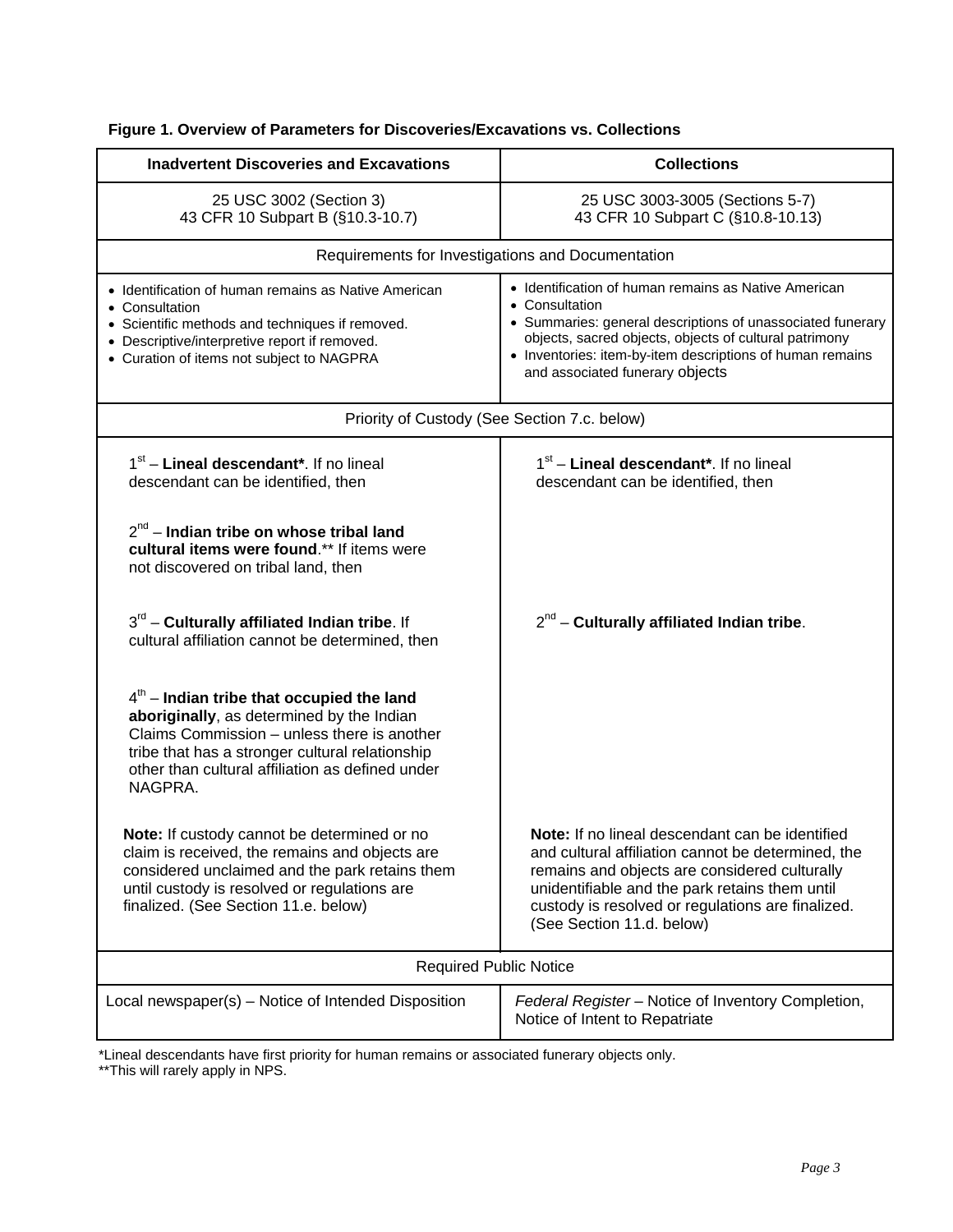remains and other cultural items excavated intentionally or discovered inadvertently on Federal lands [43 CFR 10.5 (f)]. Although comprehensive agreements are optional, they can be useful in streamlining and managing the consultation process over the long-term. Agreements should address all land management activities that could result in the intentional excavation or inadvertent discovery of Native American human remains, funerary objects, sacred objects, or objects of cultural patrimony and should establish a process for effectively carrying out NAGPRA regulations regarding consultation [43 CFR 10.5], the determination of custody [43 CFR 10.5 and 10.6], and the treatment and disposition of Native American human remains, funerary objects, sacred objects, or objects of cultural patrimony.

If a park has a comprehensive agreement in place with culturally affiliated tribes, the provisions of that agreement should be followed when Native American human remains, funerary objects, sacred objects, or objects of cultural patrimony are inadvertently discovered or are found during a planned excavation. Such agreements help maintain good relationships with affiliated tribes, reduce the likelihood of argument or legal conflict, and improve management flexibility.

#### Inadvertent Discoveries

Inadvertent discovery means the unanticipated encounter or detection of Native American human remains, funerary objects, sacred objects, or objects of cultural patrimony found under or on park lands [43 CFR 10.2(g)(4)]. See [Figure 2](#page-6-0) for a model of the inadvertent discovery process.

Any person who has inadvertently discovered Native American human remains, funerary objects, sacred objects, or objects of cultural patrimony in park units must immediately notify the superintendent by telephone and confirm in writing. If the inadvertent discovery occurred in connection with an ongoing activity, the person must stop the activity in the area of the inadvertent discovery and make a reasonable effort to protect the remains and objects from further disturbance.

As soon as possible, but not later than three working days after receipt of the written confirmation of notification, the superintendent must certify receipt of the written notification, further secure and protect the remains and/or items, and notify lineal descendants, Indian tribes and Native Hawaiian organizations of the inadvertent discovery. If appropriate, the cultural items may be stabilized or covered to ensure their protection. The superintendent must initiate consultation about the cultural affiliation and disposition of Native American human remains, funerary objects, sacred objects, or objects of cultural patrimony.

The activity that resulted in the inadvertent discovery may resume 30 days after the superintendent certifies receipt of the written confirmation of notification. The activity may resume in less than 30 days if a written agreement is executed between the NPS and the affiliated Indian tribe or Native Hawaiian organization that allows the Native American human remains, funerary objects, sacred objects, or objects of cultural patrimony to remain safely *in situ* or that adopts a recovery plan for the excavation or removal of the remains and objects.

The disposition of all Native American human remains, funerary objects, sacred objects, and objects of cultural patrimony must be carried out according to the priority listing in the regulations [43 CFR 10.6]. See [Section 7.c.](#page-17-0) below for detailed information about priority of ownership/custody.

#### Intentional Excavations

Intentional excavation means the planned archeological removal of Native American human remains, funerary objects, sacred objects, or objects of cultural patrimony found under or on park lands after November 16, 1990 [43 CFR 10.2(g)(3)]. Superintendents must take reasonable steps to determine whether a planned activity may result in the excavation of Native American human remains, funerary objects, sacred objects, or objects of cultural patrimony.

If it appears that such items may be uncovered, potentially affiliated Indian tribes or Native Hawaiian organizations must be notified in writing. In addition, any present-day Indian tribe which aboriginally occupied the area of the planned activity and any other Indian tribes or Native Hawaiian organizations that are likely to have a cultural relationship to the cultural items must be notified. The notice must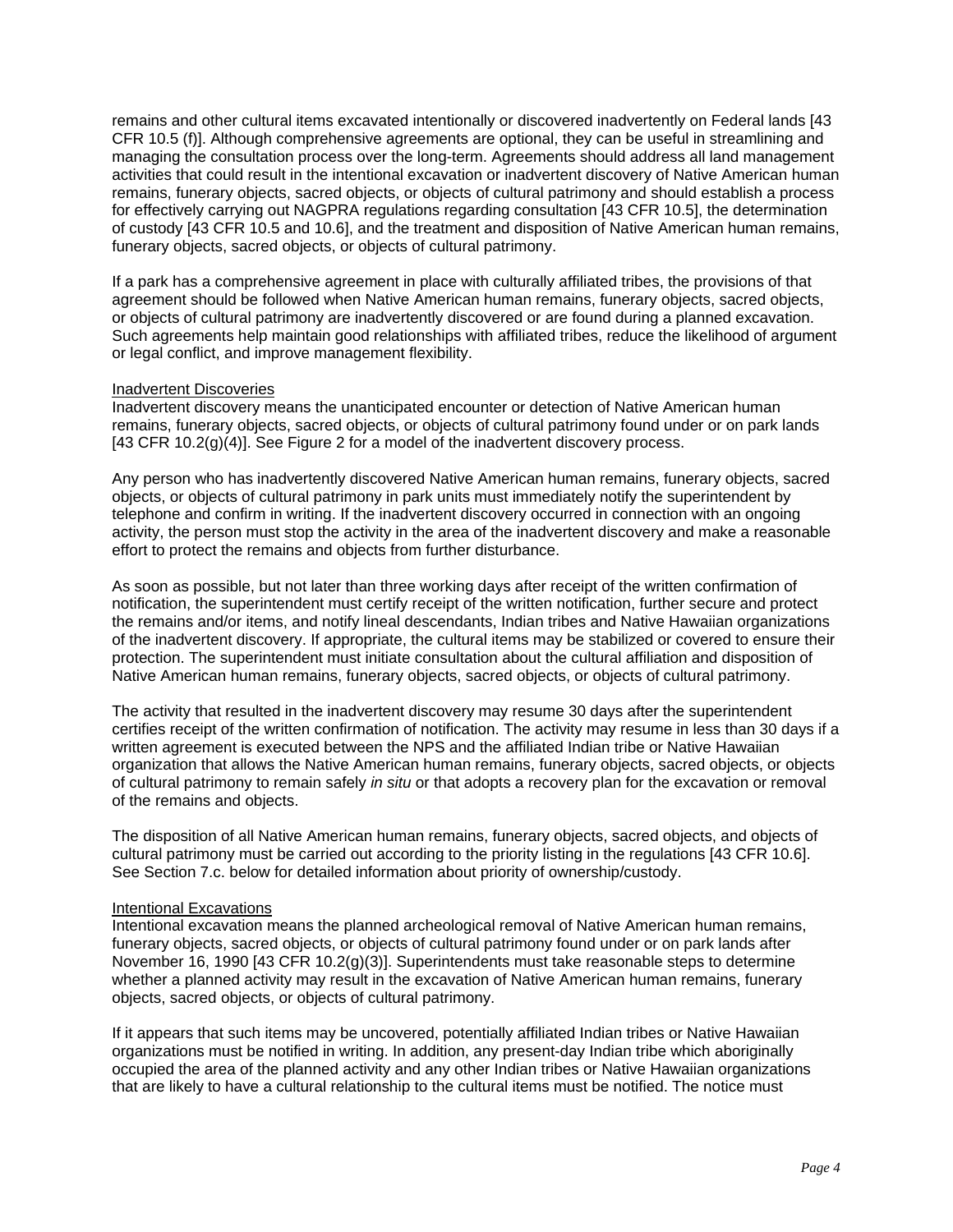# <span id="page-6-0"></span>**Figure 2. Inadvertent Discovery Process Model**

**NOTE:** The first step is to determine whether discovered human remains are Native American. If the remains are not Native American or if it is unclear whether the remains are Native American, law enforcement should be notified. If the remains are Native American, follow the process below.

#### *Actions Required of Discoverer*

- Notify park superintendent immediately by phone with written confirmation.
- Cease ongoing activity. (May resume after 30 days or when binding agreement executed.)
- Make reasonable effort to protect human remains and other cultural items.

#### *Actions Required of Park Superintendent*

*No later than 3 working days after receipt of written notification –* 

- Certify receipt of notification;
- Further secure and protect human remains and other cultural items;
- Notify lineal descendants, Indian tribes, Native Hawaiian organizations by phone with written confirmation.

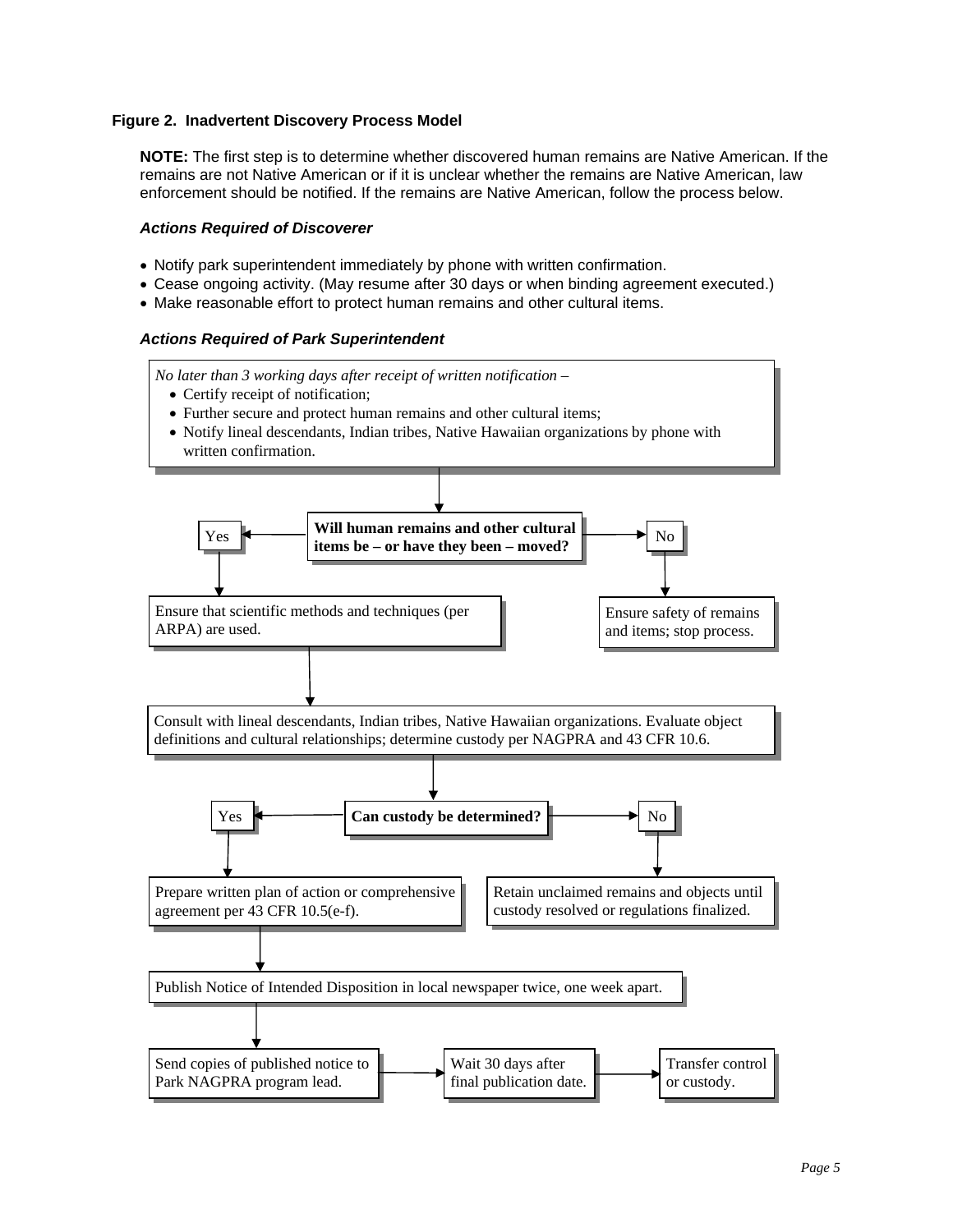American human remains, funerary objects, sacred objects, or objects of cultural patrimony may be excavated, and the basis for determining likely custody pursuant to § 10.6. The notice must also propose a time and place for consultations to further consider the activity, the proposed treatment of human remains or objects that may be excavated, and the proposed disposition of any excavated Native American human remains or objects.

If the planned activity is also subject to review under section 106 of the National Historic Preservation Act [\(16 U.S.C. 470 et seq.\)](http://www.cr.nps.gov/local-law/FHPL_HistPrsrvt.pdf), consultation and any subsequent agreement for compliance conducted under that Act should be coordinated with the requirements of  $\S$  10.3 (c)(2) and  $\S$  10.5.

Intentional excavation of Native American human remains, funerary objects, sacred objects, and objects of cultural patrimony can only proceed after consultation with the appropriate Indian tribes and Native Hawaiian organizations. Proof of consultation must be shown to the superintendent or other official responsible for the issuance of the required permit. Regulatory requirements for intentional excavations [43 CFR 10.3] include excavation of items according to scientific standards per ARPA; consultation with Indian tribes or Native Hawaiian organizations; disposition of objects in accordance with priority of custody as described in 43 CFR 10.6; and proof of consultation. See [Figure 3](#page-8-0) for a model of the intentional excavation process.

#### Written Plans of Action

A written plan of action is required for both inadvertent discoveries and intentional excavations [43 CFR 10.5(e)]. Following consultation the plan of action must be approved and signed by the superintendent. A copy of the plan must be provided to the lineal descendants, Indian tribes and Native Hawaiian organizations. Lineal descendants and Indian tribe official(s) may sign the written plan of action as appropriate. The plan of action must at least comply with 43 CFR 10.3(b) (1) [ARPA requirements] and must document:

- 1. The kinds of objects to be considered as cultural items;
- 2. The specific information used to determine custody;
- 3. The planned treatment, care, and handling of human remains and other cultural items;
- 4. The planned archeological recording of the human remains and other cultural items;
- 5. The kinds of analysis planned for each kind of object;
- 6. Any steps to be followed to contact Indian tribe officials at the time of excavation or inadvertent discovery of specific human remains and other cultural items;
- 7. The kind of traditional treatment, if any, to be afforded the human remains and other cultural items by members of the Indian tribe or Native Hawaiian organization;
- 8. The nature of reports to be prepared; and
- 9. The planned disposition of human remains and other cultural items.

#### Excavation or Removal

Excavation or removal of Native American human remains, funerary objects, sacred objects, or objects of cultural patrimony discovered inadvertently or excavated intentionally as part of a planned activity must be undertaken in accordance with the requirements of the Archaeological Resources Protection Act (ARPA) [\(16 USC 470aa et seq.](http://www.cr.nps.gov/local-law/FHPL_ArchRsrcsProt.pdf)) and its implementing regulations. Superintendents must ensure that scientific methods and techniques are used for the physical removal, recording, and analysis of cultural items and that a descriptive and interpretive report of the excavation is produced. While analysis is not required, and would be inappropriate in cases where readily identifiable lineal descendants or culturally affiliated tribe(s) object, if undertaken it must be done according to ARPA. Any Native American human remains, funerary objects, sacred objects, or objects of cultural patrimony collected as a result of intentional excavation or inadvertent discovery should **not** be accessioned into NPS collections. Excavation records and items not covered by NAGPRA should be accessioned and curated in NPS collections [43 CFR 10.3(b), 43 CFR 10.4(d)(v)].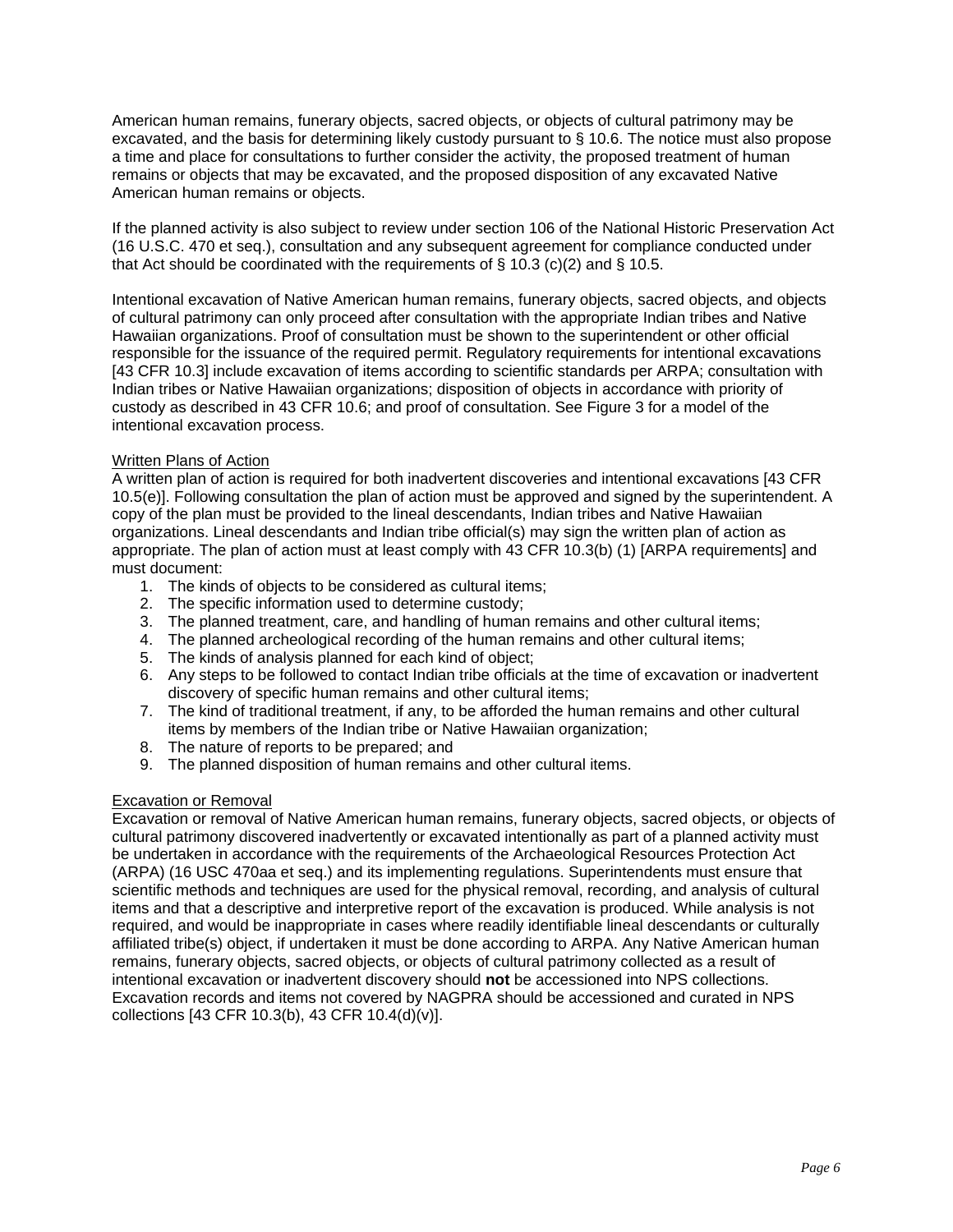# <span id="page-8-0"></span>**Figure 3. Intentional Excavation Process Model**

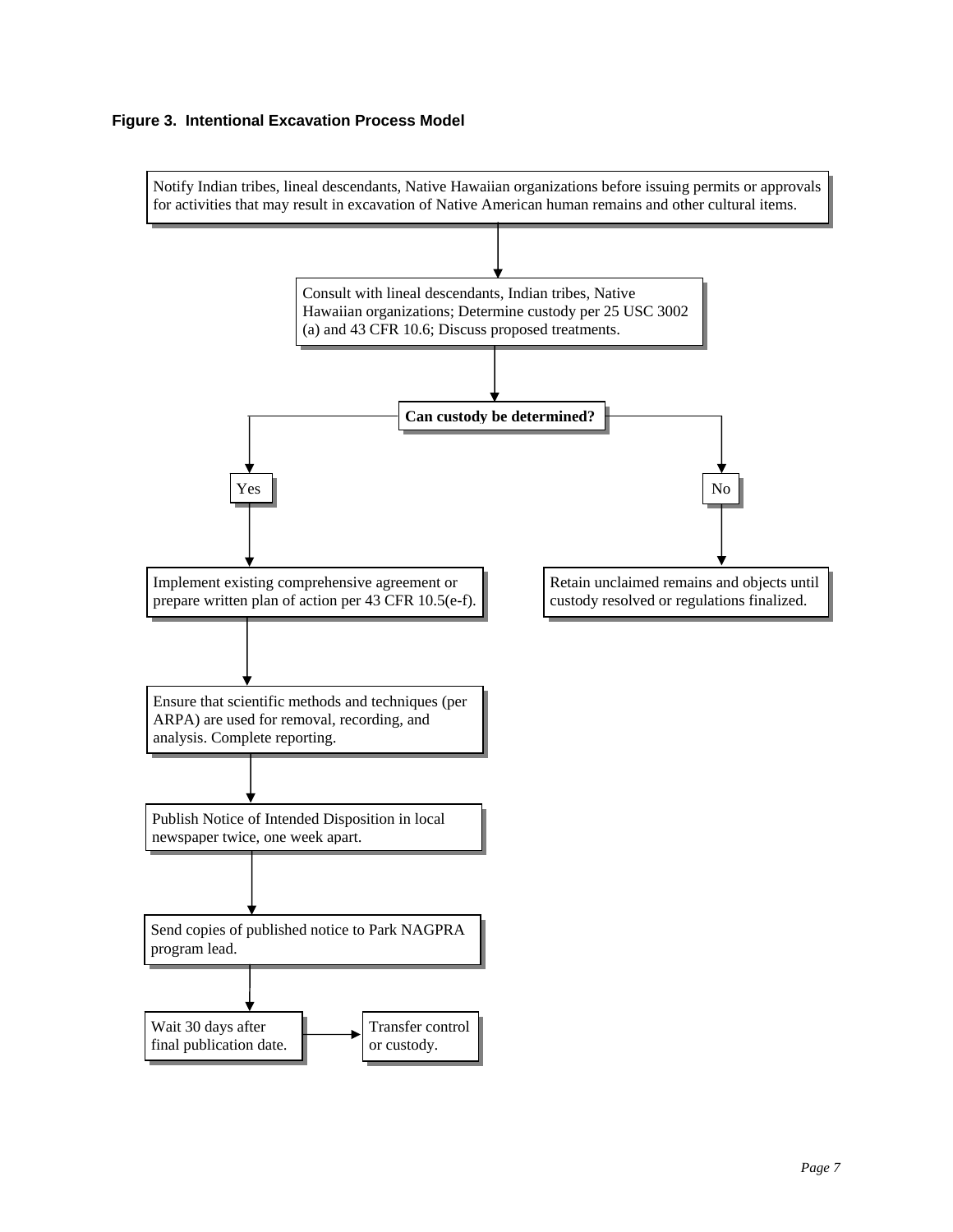# <span id="page-9-0"></span>**Notification**

Before the disposition of Native American human remains, funerary objects, sacred objects, and objects of cultural patrimony excavated or discovered inadvertently on park lands after November 16, 1990, a notice must be published in local newspapers [43 CFR 10.6(c)]. If the Native American human remains and other cultural items will not be moved, a notice is not required. Notification provides information about a pending agency action to potentially affected parties, providing them with an opportunity to respond. Notification is not a primary means of communication with potential claimants but is a last chance to notify any claimants that may have been overlooked.

#### *Notice of Intended Disposition*

A Notice of Intended Disposition must be published two times, at least one week apart, in a newspaper of general circulation in the area in which the Native American human remains, funerary objects, sacred objects, or objects of cultural patrimony were excavated or discovered inadvertently and, if applicable, in a newspaper of general circulation in the area(s) in which potentially affiliated Indian tribes or Native Hawaiian organizations are geographically located. Disposition of Native American human remains or cultural items may not occur until at least 30 days after publication of the second notice. Copies of the newspaper notice with information on when and in what newspaper it was published must be sent to the Park NAGPRA program lead.

The Notice of Intended Disposition should minimally include the following information –

- circumstances of the excavation or inadvertent discovery
- minimum number of individuals represented by Native American human remains
- number and types of funerary objects
- a brief description (including number) of sacred objects and objects of cultural patrimony
- evidence that supports determinations of lineal descent, cultural affiliation, or aboriginal territory

#### **c. Collections**

The regulations also require Federal agencies and museums to inform Indian tribes and Native Hawaiian organizations of Native American human remains, funerary objects, sacred objects, and objects of cultural patrimony in their collections prior to November 16, 1990 [43 CFR Subpart C]. This information was made available in summaries and inventories.

Superintendents should periodically review their Park NAGPRA inventory and summary to make sure they are accurate and updated to reflect new information that may have changed identification of items as covered by NAGPRA, new information that may have changed determinations of cultural affiliation, new acquisitions, or newly recognized Indian tribes. A NAGPRA module in the NPS collections management database system, ANCS+, is available to facilitate the update process.

When new information is received that may affect cultural affiliation determinations, modifications to the original summaries or inventories may be necessary. When items are found that were not on the original summaries or inventories, the process of consultation, evaluation, and notification – as outlined in Figures [4](#page-11-0) and [5](#page-12-0) – will again take place.

#### **Summaries**

Summaries are written descriptions of collections that may contain unassociated funerary objects, sacred objects, or objects of cultural patrimony [43 CFR 10.8]. Summary information for all park units was distributed to nearly 800 Indian tribes, Native Hawaiian organizations, and non-federally recognized Indian groups in November 1993. This served as a simple notification to each Indian tribe and Native Hawaiian organization of the nature of the collections held by NPS. The summary was an initial step to bring Indian tribes and Native Hawaiian organizations into consultation with NPS. Consultation between NPS and an Indian tribe or Native Hawaiian organization was required no later than the completion of the summary process.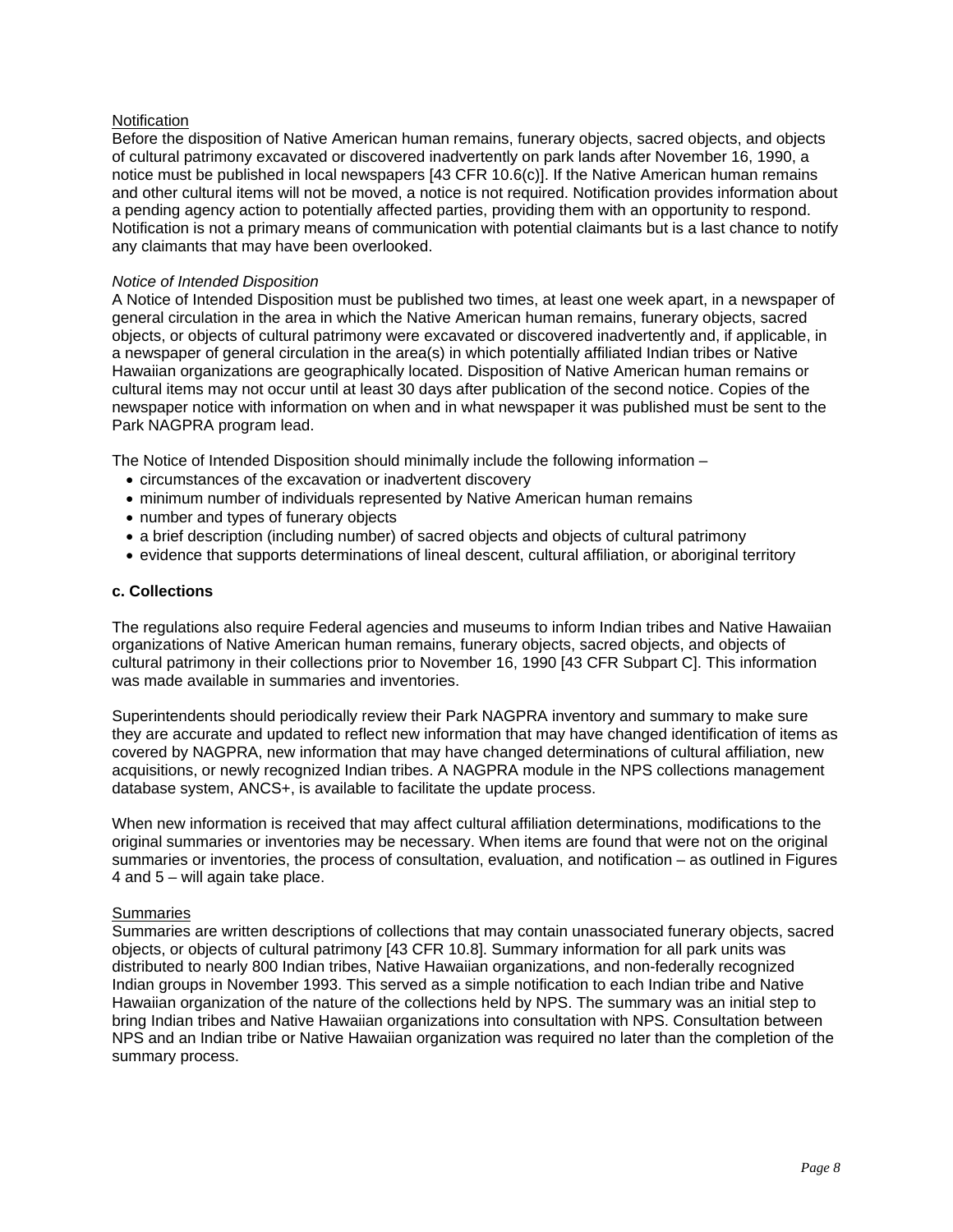If a claim is made for unassociated funerary objects, sacred objects, or objects of cultural patrimony, the superintendent must determine that the object claimed fits the definition of the specified NAGPRA category. Identification of specific unassociated funerary objects, sacred objects, or objects of cultural patrimony must be done in consultation with Indian tribe representatives and traditional religious leaders who may have special knowledge regarding these categories of objects. Superintendents also must ensure that claimants meet the definition either of lineal descendants or culturally affiliated Indian tribes.

#### Inventories

Inventories are item-by-item descriptions of Native American human remains and associated funerary objects. Unlike the summaries, inventories must have been completed in consultation with Indian tribes and Native Hawaiian organizations and represent a decision by the superintendent as to the cultural affiliation of particular Native American human remains or associated funerary objects [43 CFR 10.9].

#### **Notification**

Before the repatriation of Native American human remains, funerary objects, sacred objects, and objects of cultural patrimony in NPS collections, a notice must be published in the *Federal Register* [43 CFR 10.8(f) and 10.9(e)]. Notification provides information to potentially affected parties of a pending agency action, providing them with an opportunity to respond. Notification is not a primary means of communication with potential claimants but is a last chance for claimants that may have been overlooked to voice their concerns.

#### *Notice of Inventory Completion*

A Notice of Inventory Completion summarizes the contents of an inventory of Native American human remains and associated funerary objects and their geographical and cultural affiliation in sufficient detail to enable other individuals, Indian tribes, and Native Hawaiian organizations to determine their interest in claiming the inventoried items. The notice is published in the *Federal Register* when a park has made a determination of cultural affiliation or lineal descent for Native American human remains and associated funerary objects in its possession or control. Repatriation may not occur until at least 30 days after publication in the *Federal Register*. See [Figure 4](#page-11-0) for a model of the notice development process.

The Notice of Inventory Completion should minimally include the following information –

- names of all participating Indian tribes, specifically noting any agreements among groups regarding which group will lead in a repatriation, which groups have withdrawn from a repatriation, and any other pertinent information;
- name of site, county, State from which the cultural items originated;
- minimum number of individuals represented by the Native American human remains;
- number and types of associated funerary objects;
- the circumstances surrounding the removal and all subsequent transfers until the remains and other cultural items came into the park's possession;
- dates and additional information about the Native American human remains, or any known earlier group/phase and how/why these individuals have been determined to be Native American;
- evidence for present-day cultural affiliation with the earlier identifiable group, for example, any historical records, continuity of occupation, continuity of ethnographic materials;
- tribal evidence of cultural affiliation, for example, oral history, manner of interment, known/named village/camp, etc.

#### *Notice of Intent to Repatriate*

A Notice of Intent to Repatriate is published when a park receives, reviews, and accepts a claim by a tribe for sacred objects, unassociated funerary objects, or objects of cultural patrimony. The notice describes unassociated funerary objects, sacred objects, or objects of cultural patrimony being claimed in sufficient detail to enable other individuals, Indian tribes, and Native Hawaiian organizations to determine their interest in the claimed objects. Repatriation may not occur until at least 30 days after publication in the *Federal Register*. See [Figure 5](#page-12-0) for a model of the notice development process.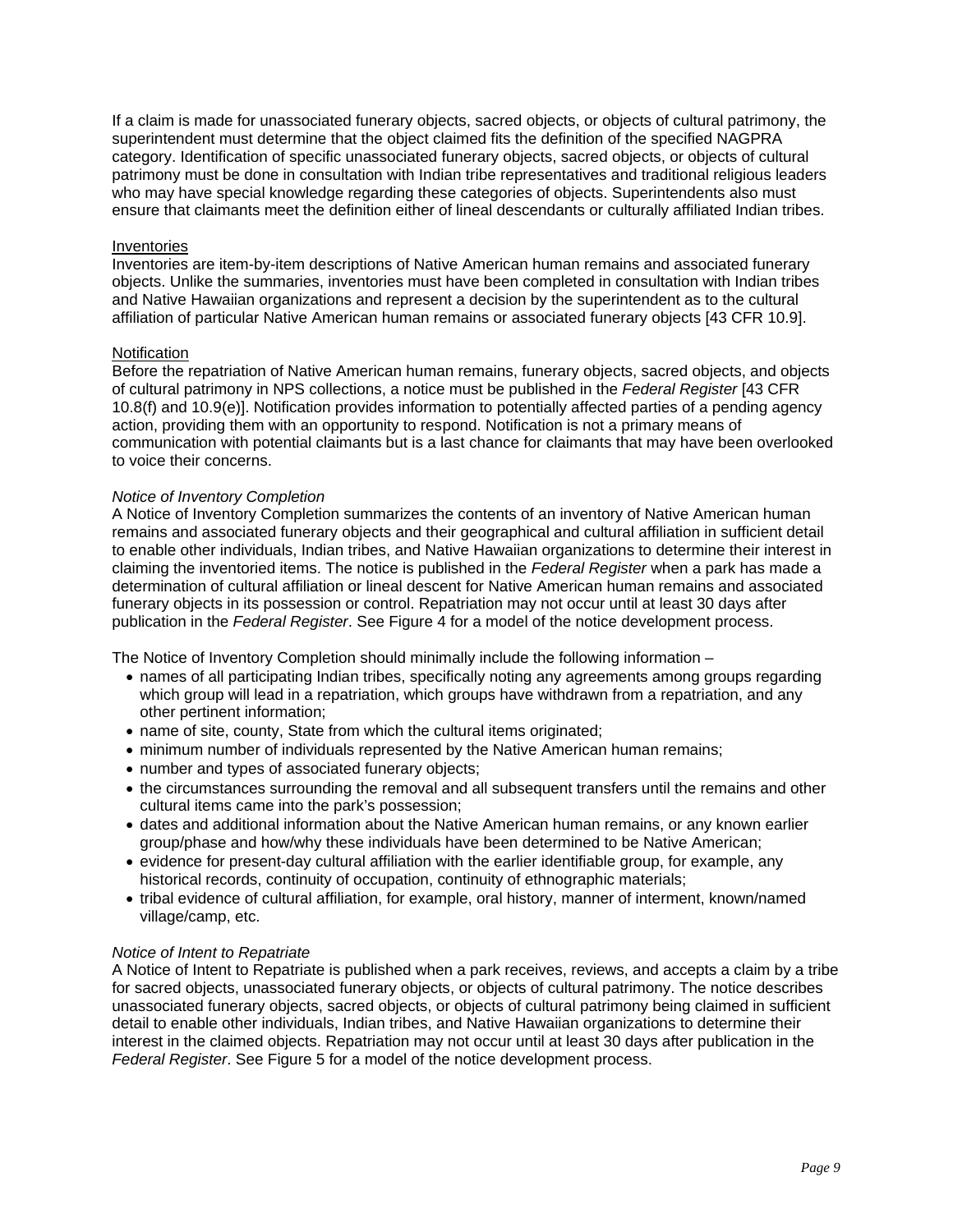# <span id="page-11-0"></span>**Figure 4. Notice of Inventory Completion Development Process Model**

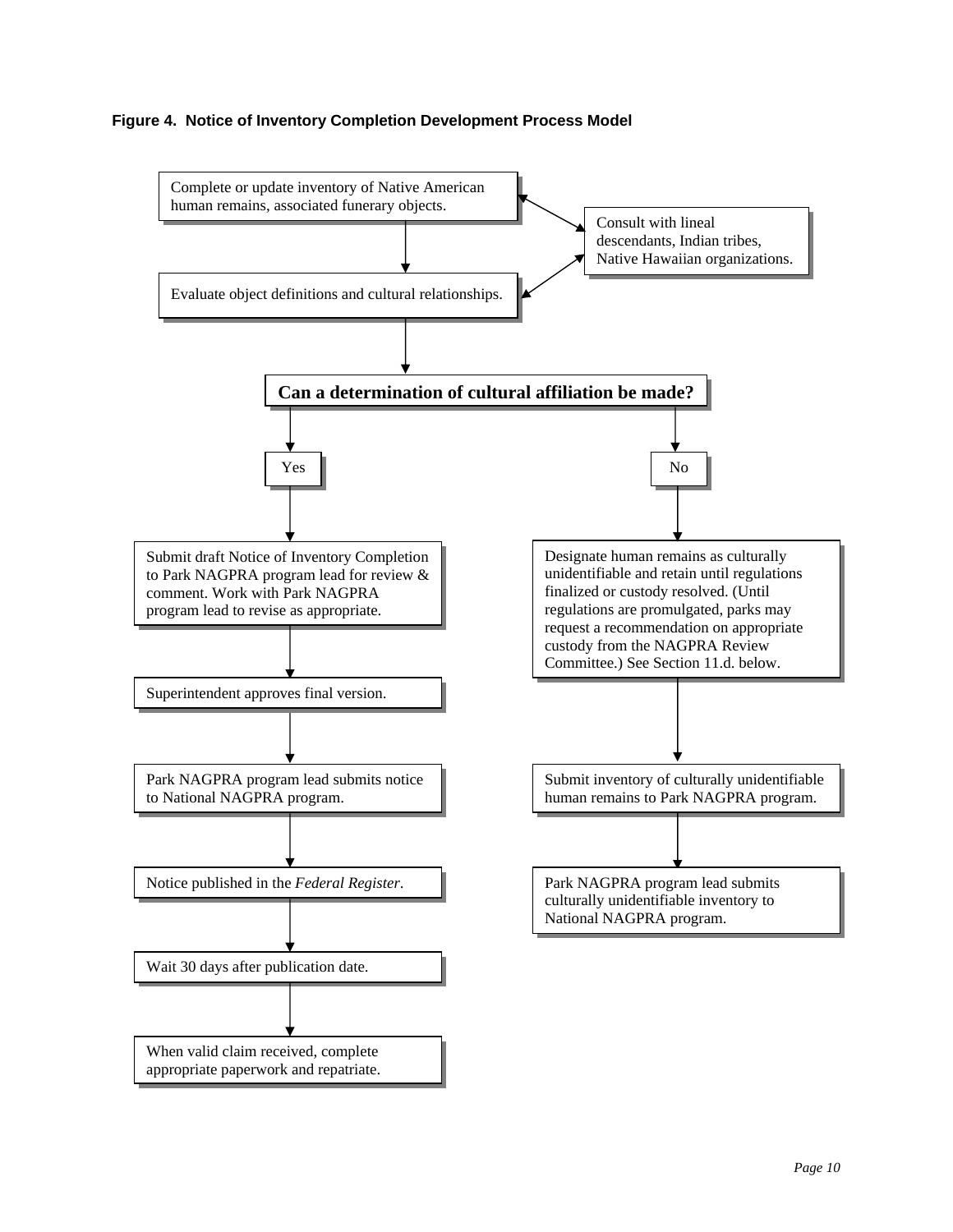

# <span id="page-12-0"></span>**Figure 5. Notice of Intent to Repatriate Development Process Model**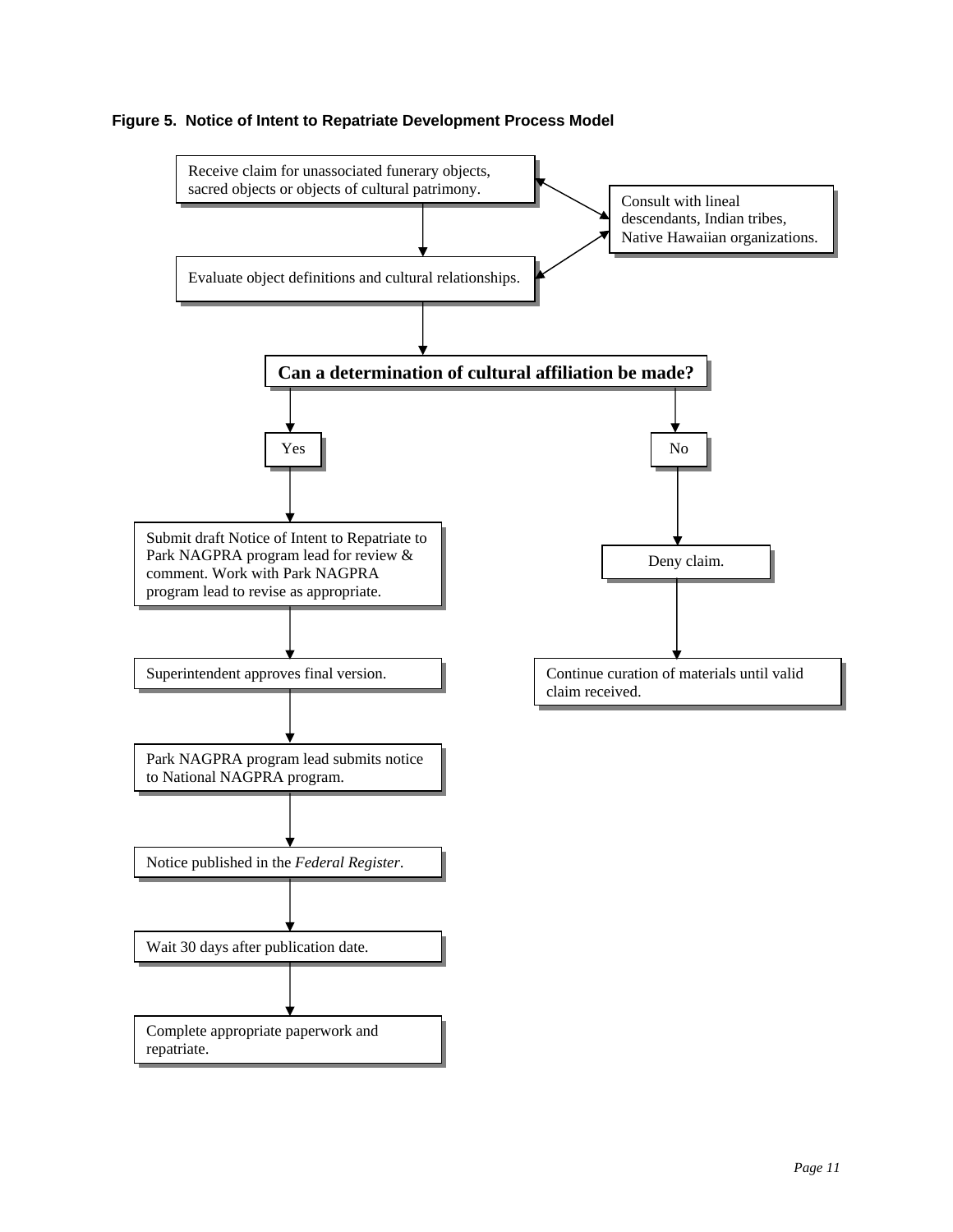<span id="page-13-0"></span>The Notice of Intent to Repatriate should minimally include the following information –

- a brief description (including number) of the object(s)
- the dates and circumstances of acquisition
- the evidence for cultural affiliation
- evidence from consultation with the tribe supporting the definition of these cultural items as unassociated funerary objects, sacred objects, or objects of cultural patrimony as defined under NAGPRA

**NOTE:** The Notice of Inventory Completion and the Notice of Intent to Repatriate are distinct and unrelated. Notices of Inventory Completion include only Native American human remains and associated funerary objects and must be published whether or not a claim has been received. Notices of Intent to Repatriate include only unassociated funerary objects, sacred objects, or objects of cultural patrimony and are published after a claim has been received, evaluated, and accepted. A Notice of Intent to Repatriate is not intended as notification of the repatriation of Native American human remains and/or associated funerary objects that may occur after the publication of a Notice of Inventory Completion. Both types of notices must be developed in cooperation with the Park NAGPRA program lead.

# **4. WHO HAS STANDING TO CLAIM NAGPRA ITEMS?**

Lineal descendants, Indian tribes, and Native Hawaiian organizations may request cultural items covered by NAGPRA [43 CFR 10.2(b)]. See [Section 7](#page-16-0) below for more detailed information regarding priority of custody and which cultural items may be claimed by which group.

#### **a. Lineal Descendants**

The regulations implementing NAGPRA [43 CFR 10.2(b)(1)] define lineal descendant as an individual tracing his or her ancestry directly and without interruption by means of the traditional kinship system of the appropriate Indian tribe or Native Hawaiian organization or by the common law system of descendance to a known Native American individual whose remains, funerary objects, or sacred objects are being claimed.

#### **b. Indian Tribes**

The regulations implementing NAGPRA [43 CFR 10.2(b)(2)] define Indian tribe as any tribe, band, nation, or other organized Indian group or community of Indians, including any Alaska Native village or [corporation as defined in or established by the Alaska Native Claims Settlement Act \(43 U.S.C. 1601 et](http://www.law.cornell.edu/uscode/html/uscode43/usc_sup_01_43_10_33.html) seq.), which is recognized as eligible for the special programs and services provided by the United States to Indians because of their status as Indians.

#### **c. Native Hawaiian Organizations**

The regulations implementing NAGPRA [43 CFR 10.2(b)(3)] define Native Hawaiian organization as any organization that serves and represents the interests of Native Hawaiians, has as a primary and stated purpose the provision of services to Native Hawaiians, and has expertise in Native Hawaiian affairs. The regulations specifically identify the Office of Hawaiian Affairs and Hui Malama I Na Kupuna 'O Hawai'i Nei as being Native Hawaiian organizations, but give neither organization special status. Native Hawaiian organizations need not comprise mostly Native Hawaiian members.

# **5. WHO DOES NOT HAVE STANDING TO CLAIM NAGPRA ITEMS?**

Individuals, except in the case of lineal descendants, cannot make claims for Native American human remains or other cultural items. Non-federally recognized Indian groups *do not* have standing to claim cultural items under the statute. Native American human remains in NPS collections for which a relationship of shared group identity can be shown with a particular non-federally recognized Indian group are considered culturally unidentifiable for NAGPRA purposes and may be brought before the NAGPRA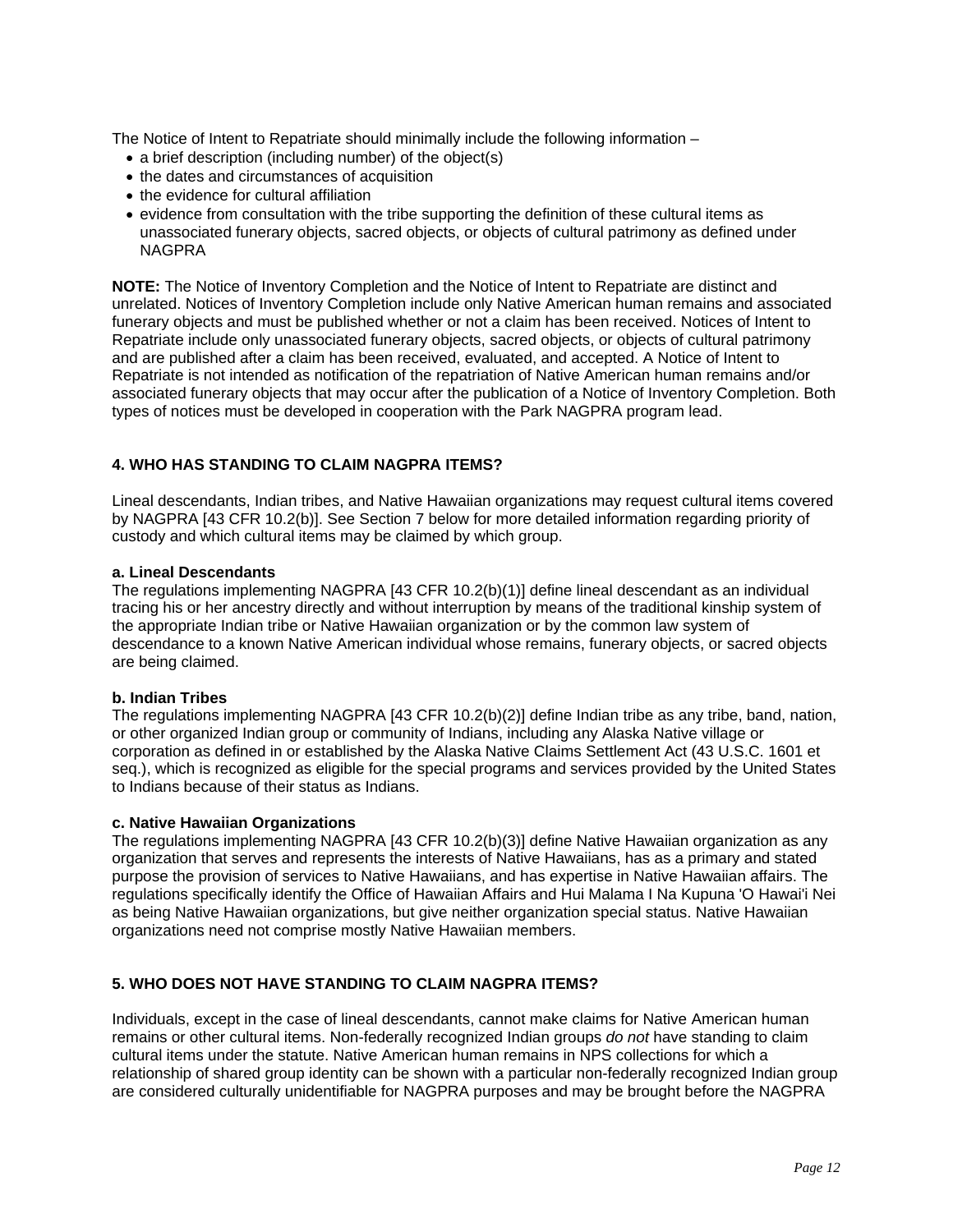<span id="page-14-0"></span>Review Committee for a recommendation of disposition. See [Section 11 d.](#page-24-0) below for more information about culturally unidentifiable remains.

Even though non-federally recognized tribes do not have standing to make claims under NAGPRA, NPS personnel may communicate with them for the purposes of gathering information, but cannot include them in NAGPRA consultations unless the participation of such groups is requested by a federally recognized tribe.

# **6. CONSULTATION**

The regulations require consultation throughout the process: before intentional excavations, before the completion of inventories, upon the completion of summaries, and immediately after inadvertent discoveries. The statute and regulations require consultation to be initiated through a formal written request [43 CFR 10.5(b)]. The formal request should be followed by personal contact and interaction.

# **a. Identifying Consulting Groups**

The first step in any consultation effort is to identify the appropriate consulting groups. This step is particularly critical when an inadvertent discovery occurs on park land. Upon notification of the inadvertent discovery, the superintendent has only three working days to contact the appropriate lineal descendants, Indian tribes, or Native Hawaiian organizations [43 CFR 10.4(d)(1)]. It is therefore helpful to have an existing list of contacts. Many parks have established relationships with tribes either as a result of NAGPRA or the requirements of other statutes and regulations.

Federally recognized tribes that are traditionally associated with the park should be among the initial contacts in beginning the consultation process. See [Section 7](#page-16-0) below for a discussion of the distinction between traditional association and cultural affiliation. In addition, the implementing regulations [43 CFR 10.5(a), 10.8(d), and 10.9(b)] stipulate that all of the following individuals, Indian tribes, and Native Hawaiian organizations must be consulted:

- Potential lineal descendants. These individuals may have already contacted the park or been identified by the Indian tribe or Native Hawaiian organization. In cases where the identity of the individual whose remains or other cultural items are being discussed is known, it may be appropriate to publish a notice in a newspaper of general circulation in the area in which the affiliated Indian tribes or Native Hawaiian organizations now reside to ensure that all potential lineal descendants have been identified. See [Section 7](#page-16-0) below for more information about lineal descendants.
- Indian tribes and Native Hawaiian organizations that are or are likely to be culturally affiliated with the Native American human remains, funerary objects, sacred objects, or objects of cultural patrimony. See [Section 7](#page-16-0) below for more information about cultural affiliation.
- Indian tribes on whose aboriginal lands the Native American human remains, funerary objects, sacred objects, or objects of cultural patrimony were or are expected to be found. Determinations of tribal aboriginal lands have been made by the Indian Claims Commission and the U.S. Court of Claims. See [Section 7](#page-16-0) below for more information about aboriginal lands.

Some online resources for assistance in identifying federally recognized tribes, official tribal contacts, and aboriginal lands include:

- BIA list of federally recognized tribes <http://www.cr.nps.gov/nagpra/mandates/BIA\_list.pdf>
- Native American Consultation Database <http://www.cast.uark.edu/other/nps/nacd>, and
- map of aboriginal lands as established by the Indian Claims Commission <http://www.cr.nps.gov/nagpra/DOCUMENTS/ClaimsMAP.htm>.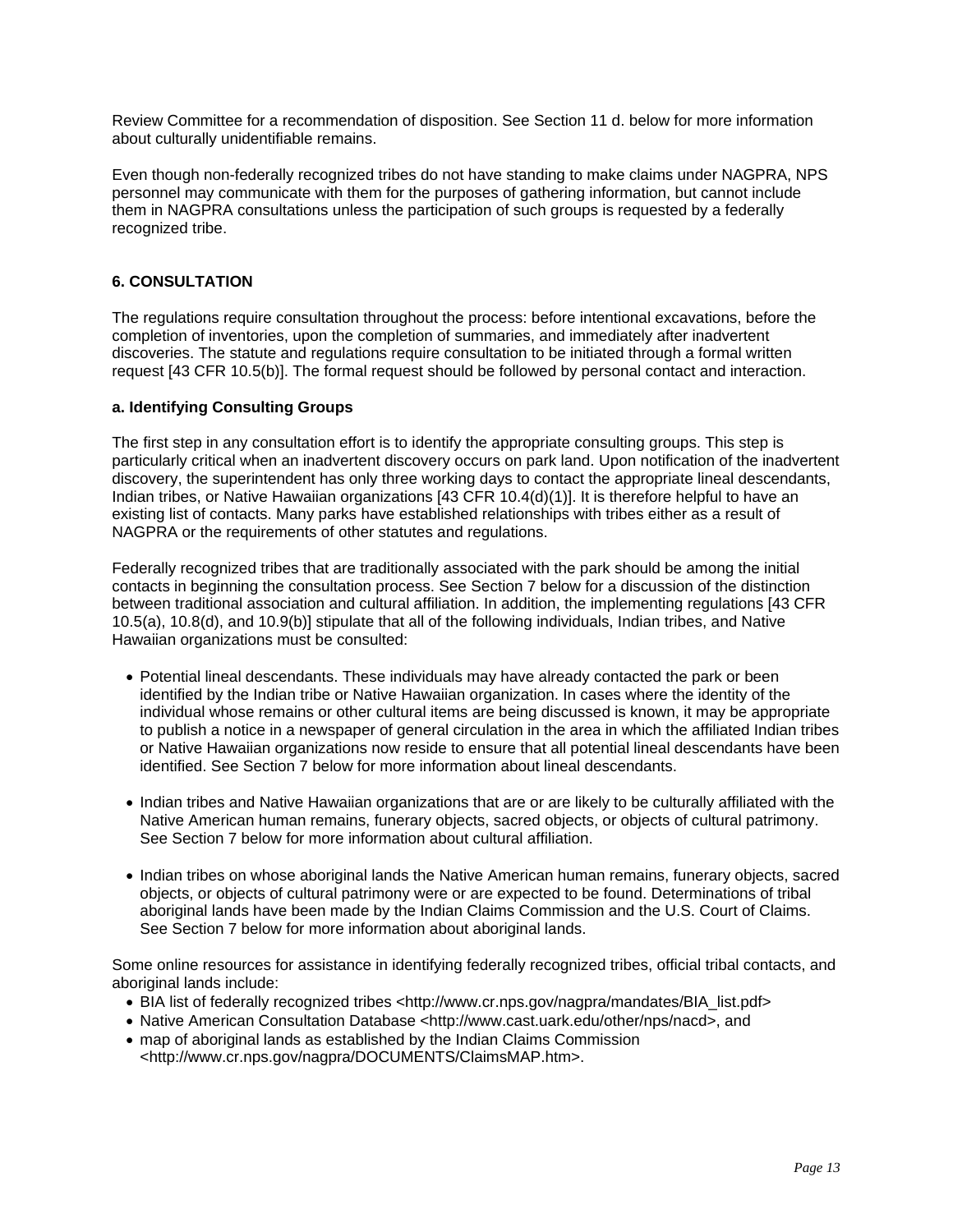# <span id="page-15-0"></span>**b. Initiating Consultation**

Initial contact with lineal descendants, Indian tribes, and Native Hawaiian organizations can take several forms. Written correspondence is essential to document the consultation process for the administrative record. However, initiating consultation with a telephone call, with written confirmation, is an effective way to avoid misunderstandings that could result from exclusive use of written communication. Inadvertent discoveries require telephone notification with written confirmation. Fax transmission of written correspondence also expedites the consultation process. No matter what form is used, initial contact should outline the nature of the situation to be discussed, identify who will represent the NPS, request information on the appropriate tribal representatives to contact, and propose a time for consultation. The most effective initial contact is short and to the point. In light of the government-to-government relationship between Indian tribes and the United States, initial contact by NPS units should originate with the superintendent and be directed to the head of tribal government. Subsequent consultation may be delegated to professional staff if appropriate.

Each Indian tribe or Native Hawaiian organization has authority to select a representative. Care should be taken to ensure that an individual claiming to represent these entities is authorized by the Indian tribe or Native Hawaiian organization. If there is any doubt, call the tribal chair, governor, or president to verify that the individual is acting on behalf of the Indian tribe or Native Hawaiian organization.

Follow-up is critical to successful consultation. Indian tribe and Native Hawaiian organization officials may be busy and not respond to the initial letter or telephone call in a timely fashion. If a response to the initial communication is not received within two weeks, the superintendent or other staff should call the Indian tribe or Native Hawaiian organization official directly to verify that they received the communication.

# **c. Consultation Meetings**

Face-to-face consultation meetings are one of the most effective forums for obtaining the advice or opinion of Indian tribes and Native Hawaiian organizations. A number of factors need to be considered when planning consultation meetings.

The complex and sensitive issues that are dealt with during consultation make it unlikely that discussions will be completed with a single meeting. Initial meetings provide an opportunity for the participants to get acquainted and review legal requirements. Subsequent meetings build on this foundation to address more substantive issues. Initial meetings often accommodate larger numbers of people representing various Indian tribes, Native Hawaiian organizations, and the NPS. Later meetings focusing on particular Native American human remains, funerary objects, sacred objects, or objects of cultural patrimony are best limited to a small number of representatives of the NPS and an Indian tribe or Native Hawaiian organization. It is vital that the NPS offer to meet one-on-one with individual tribes since some issues may be too sensitive to discuss in a group setting.

Initial meetings should be convened in a location that is mutually convenient to participants. Subsequent meetings may be held at or near the location of the site or repository where the objects under discussion were found or are currently held. Care should be taken to ensure that the meeting place is culturally appropriate to the Indian tribe representatives.

Some Indian tribes and Native Hawaiian organizations have their own meeting protocol that should be taken into account when planning consultation meetings. Tribal representatives may wish to open the meetings with a prayer. Some topics may require comment from more than one individual; discussions of other topics may be limited to specific individuals; and some information may only be communicated at certain times of the year. Tribal representatives may need to relate the details of the meetings to their governing officials, traditional religious leaders, and other community members before decisions are made. Such factors make it essential that all participants discuss and agree on the form and content of consultation meetings, as well as on the time needed for reaching decisions.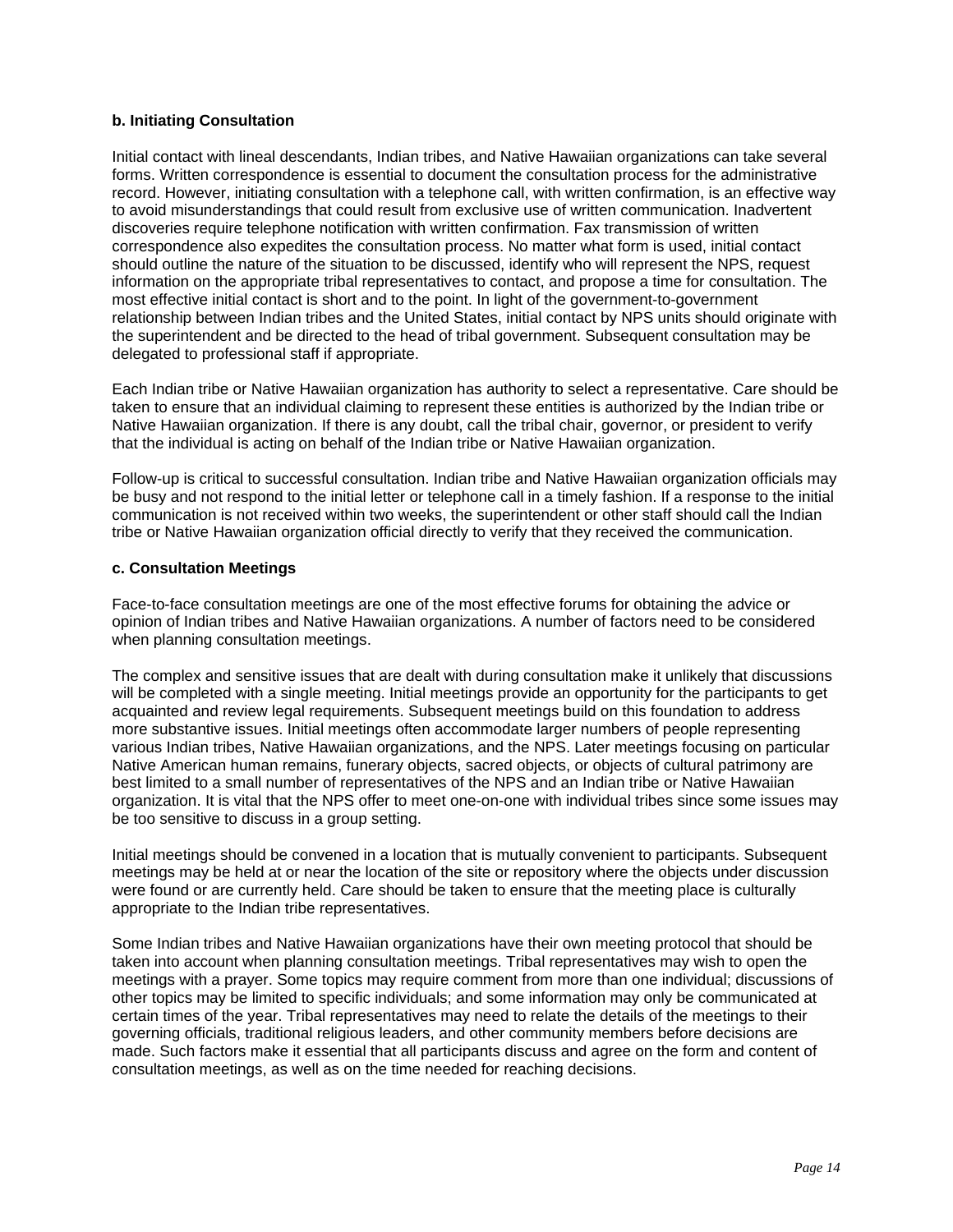# <span id="page-16-0"></span>**d. Maintaining Consultation**

Parks may find that once consultation has been initiated, a regular pattern of communication is beneficial. The compliance requirements of other statutes and regulations, such as the National Historic Preservation Act, also will have resulted in extensive networking and relationship building among parks and tribes that can be utilized and enhanced when specific NAGPRA issues arise.

#### **e. Documenting Consultation**

All consultation should be documented and include copies of all written correspondence between the parties involved, a log of all telephone conversations, and summaries or transcripts of all consultation meetings.

# **f. Cost of Consultation**

The NPS is required to consult with lineal descendants and the representatives of Indian tribes and Native Hawaiian organizations before reaching decisions regarding the repatriation or disposition of Native American human remains and objects covered by NAGPRA under agency control. In order to facilitate consultation, the NPS may pay the travel and per diem expenses of lineal descendants and Indian tribe and Native Hawaiian organization representatives. Consultation fees may also be appropriate for individuals with special expertise, such as traditional religious leaders and translators. Park and support office administrative personnel can suggest ways of paying for consultation services, including invited travel procedures (when no consultation fees are involved) and purchase orders that pay for professional services.

# **7. EVALUATING REPATRIATION REQUESTS**

Upon the request of a lineal descendant, Indian tribe, or Native Hawaiian organization, NPS must expeditiously return Native American human remains, funerary objects, sacred objects, or objects of cultural patrimony if **all** of the following criteria apply:

- the claimant has standing,
- the claimed item conforms to a class of cultural items covered by the statute, and
- a relationship conforming to those recognized in the law can be demonstrated between the claimant and the cultural item(s).

#### **a. Standing**

Lineal descendants, federally recognized Indian tribes (including any Alaska Native village or corporation), and Native Hawaiian organizations have standing to request Native American human remains, funerary objects, and sacred objects in NPS collections or excavated or discovered inadvertently on park lands after November 16 1990 [43 CFR 10.2(b)]. Only Indian tribes and Native Hawaiian organizations have standing to claim objects of cultural patrimony. Lineal descendants cannot claim objects of cultural patrimony, since by definition objects of cultural patrimony are the communal property of a tribe.

#### **b. Object Categories**

In addition to Native American human remains, three types of objects can be claimed under provisions of the statute: funerary objects, sacred objects, and objects of cultural patrimony. Claimed objects must [conform to the object categories as defined in the statute and the regulations \(](http://www.cr.nps.gov/nagpra/MANDATES/43_CFR_10_10-1-03.pdf)[25 USC 300](http://www.cr.nps.gov/local-law/FHPL_NAGPRA.pdf)[1; 43 CFR](http://www.cr.nps.gov/nagpra/MANDATES/43_CFR_10_10-1-03.pdf) 10.2).

#### Funerary Objects

Funerary objects are items that, as part of the death rite or ceremony of a culture, are reasonably believed to have been placed intentionally at the time of death or later with or near individual Native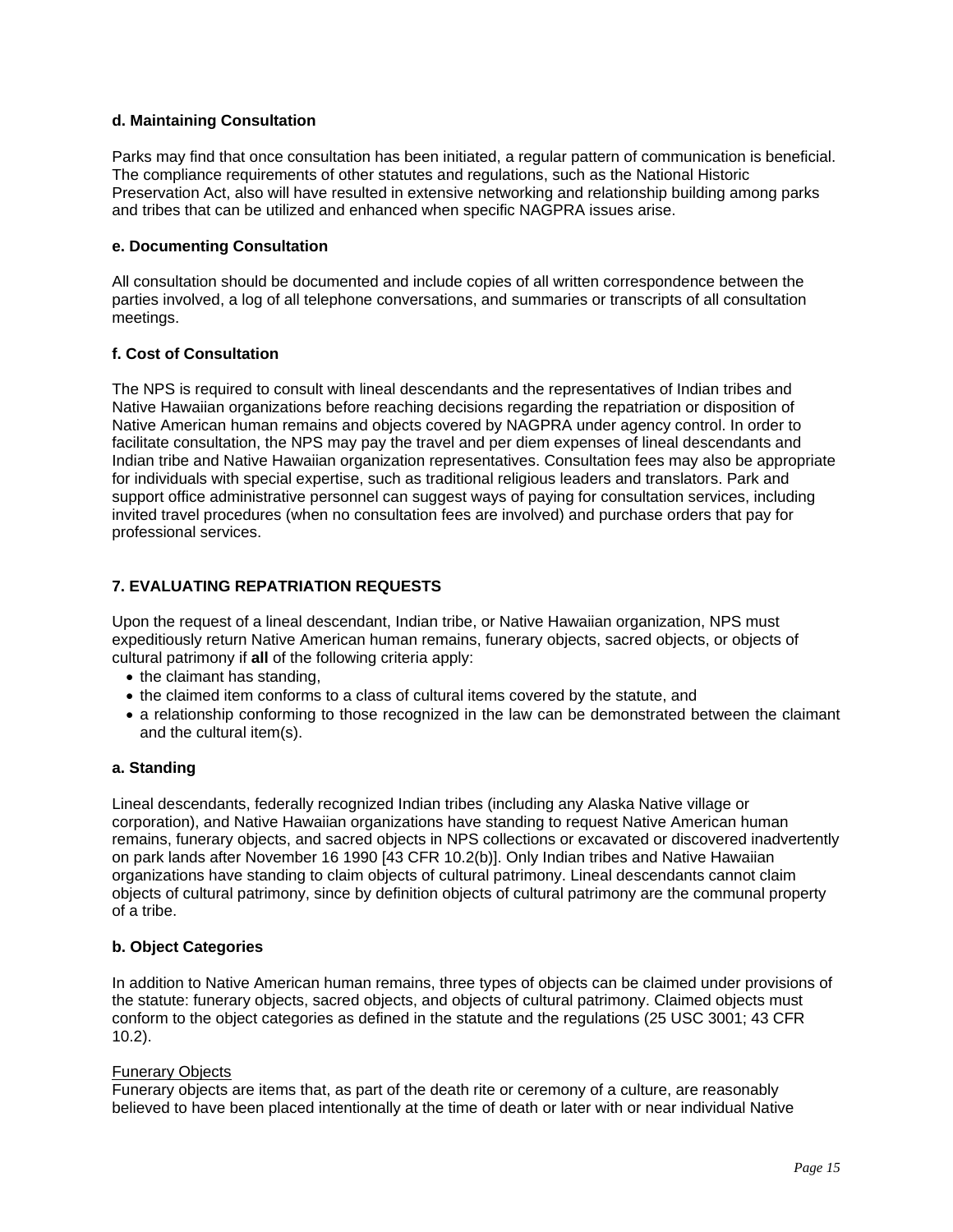<span id="page-17-0"></span>American human remains [43 CFR 10.2(d)(2)]. Funerary objects must be identified by a preponderance of the evidence as having been removed from a specific burial site of an individual affiliated with a particular Indian tribe or Native Hawaiian organization or as being related to specific individuals or families or to known Native American human remains. Funerary objects may be either "associated" or "unassociated."

#### *Associated Funerary Objects*

A funerary object is associated if the human remains from the same burial are in the possession or control of any museum or Federal agency. The human remains and the funerary objects do not need to be held by the same museum or Federal agency. For example, if the objects removed from a burial are in a park's collections but the human remains from that burial are in the collections of another agency or museum, those objects are associated. In addition, the law states that objects that we know were made exclusively for burial purposes or to contain human remains are also associated funerary objects.

#### *Unassociated Funerary Objects*

A funerary object is unassociated if the human remains from the same burial are not in the possession or control of any museum or Federal agency. Some examples of when this situation may occur include: the human remains were left in the ground, the human remains are missing, or the human remains have already been repatriated.

**NOTE:** Because repatriation at the Smithsonian Institution is governed by the National Museum of the [American Indian Act of 1989, the Smithsonian is not considered a Federal agency or museum as defin](http://www.nmnh.si.edu/anthro/repatriation/pdf/nmai_act.pdf)ed by NAGPRA. Where Native American human remains are held by the Smithsonian and funerary objects are held by NPS, the funerary objects are considered unassociated and should be repatriated through the summary process rather than the inventory process. See [Section 3.c.](#page-9-0) above.

# Sacred Objects

Sacred objects are specific ceremonial items needed by traditional Native American religious leaders for the practice of traditional Native American religions by their present-day adherents [43 CFR 10.2 (d)(3)]. While many items, from ancient pottery sherds to arrowheads, might be imbued with sacredness in the eyes of an individual, these regulations limit this category to objects that were devoted to a traditional Native American religious ceremony or ritual and which have religious significance or function in the continued observance or renewal of such ceremony.

#### Objects of Cultural Patrimony

Objects of cultural patrimony are items having ongoing historical, traditional, or cultural importance central to an Indian tribe or Native Hawaiian organization as a whole, rather than being property owned by an individual tribal or organization member [43 CFR 10.2 (d)(4)]. These objects are of such central importance that they may not be alienated, appropriated, or conveyed by any individual tribal or organization member. Such objects must have been considered inalienable by the culturally affiliated Indian tribe or Native Hawaiian organization at the time the object was separated from the group. Objects of cultural patrimony include items such as Zuni War Gods, the Confederacy Wampum Belts of the Iroquois, and other objects of similar character and significance.

#### **c. Priority of Custody**

An individual or group with standing must demonstrate a relationship with the Native American human remains, funerary objects, sacred objects, or objects of cultural patrimony being claimed. Potential relationships are –

- lineal descent.
- tribal lands,
- cultural affiliation,
- aboriginal lands, and
- stronger cultural relationship than the tribe determined to have occupied the land aboriginally.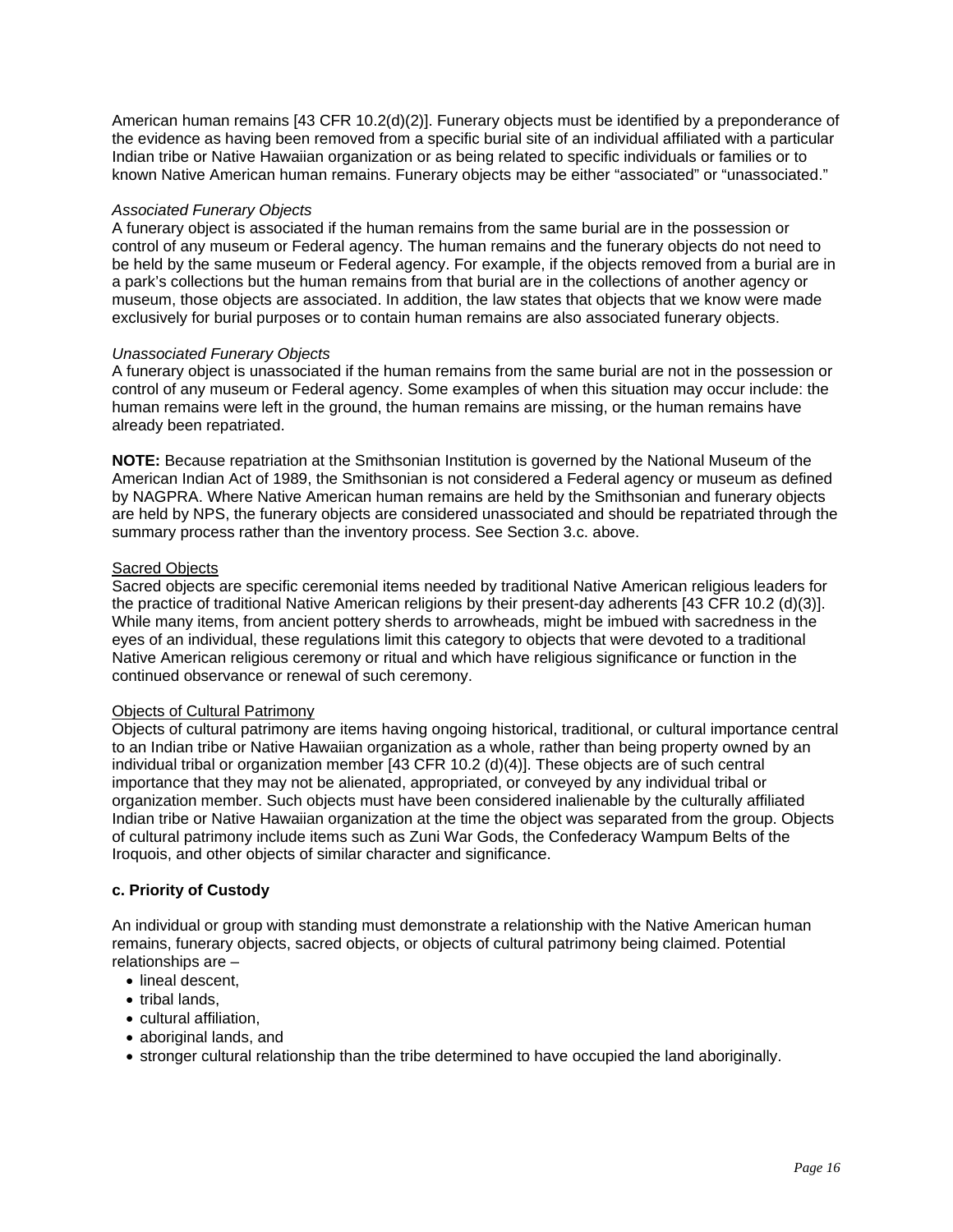Which type of relationship has priority differs depending on whether the items are part of a park collection or are excavated or discovered inadvertently on park land after November 16, 1990.

#### **Collections**

Only relationships of lineal descent or cultural affiliation apply to Native American human remains and items in NPS collections. Individuals who can show lineal descent have priority of custody over Indian tribes that have been determined to be culturally affiliated.

#### Inadvertent Discoveries and Intentional Excavations

Relationships of lineal descent, tribal land (which will rarely apply in NPS), cultural affiliation, aboriginal territory, or stronger cultural relationship than aboriginal territory apply in situations of intentional excavations or inadvertent discoveries.

Priority of custody is in the order listed here [43 CFR 10.6(a)] –

#### *Lineal Descent*

The standard for determining a relationship of lineal descent is very strict. The individual must be able to trace ancestry directly and without interruption to a known Native American individual whose remains, funerary objects, or sacred objects are being claimed. Documentation is needed to demonstrate a relationship of lineal descent. The line of descent must be direct and without interruption according to the traditional kinship system of the Indian tribe or Native Hawaiian organization or by the common law system of descendance [43 CFR 10.14(b)]. An Indian tribe or Native Hawaiian organization can often provide information on its traditional kinship system to assist in verifying claims of lineal descent.

#### *Tribal Lands*

Tribal lands are all lands within the exterior boundaries of any Indian reservation; all dependent Indian [communities; any lands administered for the benefit of Native Hawaiians pursuant to the Hawaiian Homes](http://www.capitol.hawaii.gov/hrscurrent/vol01_ch0001-0042f/06-Hhca/HHCA_.htm) Commission Act, 1920, and section 4 of Public Law 86-3. [25 USC 3001 (15)] Indian tribes on whose tribal lands the cultural items were excavated or discovered inadvertently would have priority of custody if there are no lineal descendants.

#### *Cultural Affiliation*

Cultural affiliation is a relationship of shared group identity that can reasonably be traced historically or prehistorically between members of a present-day Indian tribe or Native Hawaiian organization and an identifiable earlier group. Many different types of evidence may be evaluated to document such a relationship, including geographical, kinship, biological, archeological, anthropological, linguistic, folklore, oral tradition, historical, and other information or expert opinion [43 CFR 10.14(e)]. There are three elements that must be considered when investigating whether or not a relationship of cultural affiliation can be determined. There must be a present day Indian tribe or Native Hawaiian organization, an identifiable earlier group, and a relationship of shared group identity between these two groups.

Unlike claims of lineal descent in which the relationship between the claimant and the individual whose remains or items are claimed must be direct and without interruption, determination of cultural affiliation is based on an overall evaluation of the totality of the circumstances and evidence and should not be precluded because of some gaps in the record. Determinations of cultural affiliation should be as precise as possible, and should result from the critical evaluation and careful weighing of all available evidence. Parks should avoid affiliating all cultural items in park collections with all traditionally associated Native American groups unless the evidence supports that determination. See [Section 7.d.](#page-19-0) below for a discussion about evaluating lines of evidence.

*Traditional Association and Cultural Affiliation:* In making determinations about cultural affiliation under NAGPRA, park managers must recognize the difference between traditional association and cultural affiliation. Under NPS management policies, "Traditionally associated peoples" are groups with special cultural interests in a National Park that precede the establishment of the park unit and that have endured for at least two generations (40 years). These may include park neighbors, traditional residents, and former residents who remain attached to the park area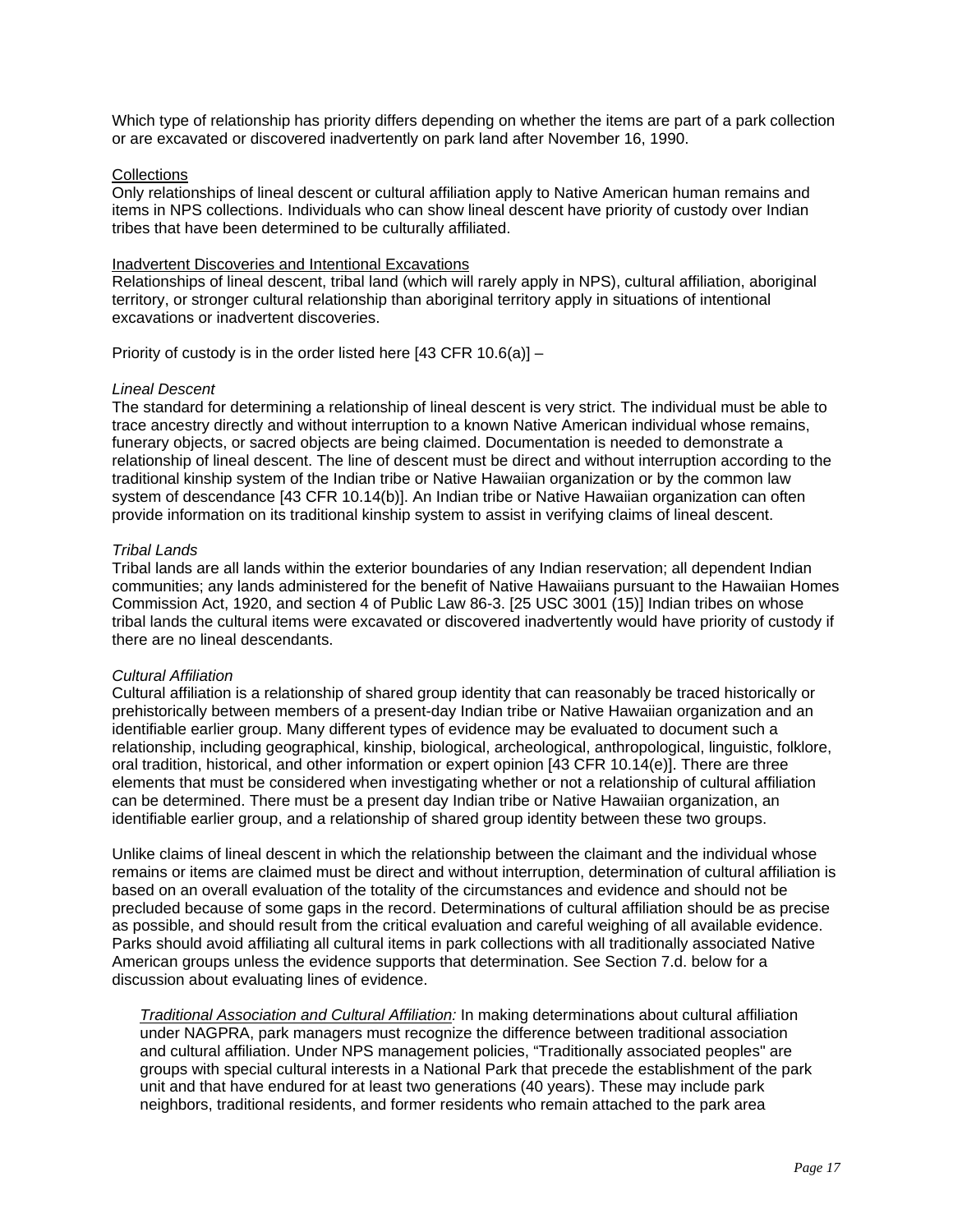<span id="page-19-0"></span>despite having relocated. Not all traditionally associated peoples are Native American, though many Native American groups are considered traditionally associated. Traditionally associated peoples regard park resources as essential to their development and identity as a culturally distinct group. For traditionally associated peoples, specific places or resources within parks, such as sites, structures, objects and landscapes hold significance, as they may be closely associated with the peoples' sense of purpose, existence as a community, heritage, and development as an ethnically or spiritually distinctive group. These places may, for example, have supported subsistence or ceremonial activities, represent birthplaces, or mark migration routes.

Whereas traditionally associated peoples have a relationship connecting contemporary people to **places** with which they have ancestral ties, cultural affiliation is a demonstrated relationship between contemporary Native American tribes and the **earlier group** from which the Native American human remains or cultural items originated or were acquired. Prior geographic association of a tribe to park lands may not, in itself, be enough for a determination of cultural affiliation.

Traditional association and cultural affiliation are not mutually exclusive. Sometimes an Indian tribe can be both traditionally associated through an ongoing cultural connection to a park and culturally affiliated with an earlier group that lived on or used park lands.

#### *Aboriginal Lands*

For situations of intentional excavations and inadvertent discoveries when lineal descent and cultural affiliation cannot be demonstrated, disposition may be made to an Indian tribe that – according to a final judgment of the Indian Claims Commission or the U.S. Court of Claims – aboriginally occupied the Federal land from which the Native American human remains or objects were removed. An online map of Indian land areas established by the Commission is available at the National NAGPRA program's website <http://www.cr.nps.gov/nagpra/DOCUMENTS/ClaimsMAP.htm>.

#### *Stronger Cultural Relationship*

This term is not defined in the statute or regulations, but clearly constitutes a weaker relationship than lineal descent or cultural affiliation. The concept of "stronger cultural relationship" is considered **only** in those cases where lineal descent and cultural affiliation cannot be demonstrated **and** where an Indian tribe has been identified – according to a final judgment of the Indian Claims Commission or the U.S. Court of Claims – as having aboriginally occupied the land from which the Native American human remains or objects were removed. If it can be demonstrated that a different Indian tribe has a stronger cultural relationship with the Native American human remains and other cultural items than the tribe designated as the aboriginal occupant, the former has priority of custody. Situations where the concept of "stronger cultural relationship" comes into play are rare. Contact the Park NAGPRA program lead for additional information.

# **d. Evaluation of Evidence**

NAGPRA requires careful consideration of evidence when assessing if human remains are Native American, whether objects fit into the categories defined by NAGPRA, and if relationships of lineal descent or cultural affiliation can be determined. NAGPRA requires that cultural affiliation of an Indian tribe or Native Hawaiian organization be determined by a preponderance of evidence. This evidence may include any or all of the following types: geographical, kinship, biological, archaeological, anthropological, linguistic, folkloric, oral traditional, historical, or other relevant information or expert opinion. Each academic discipline has its own standards of reliability. Information from non-academic sources is also permissible.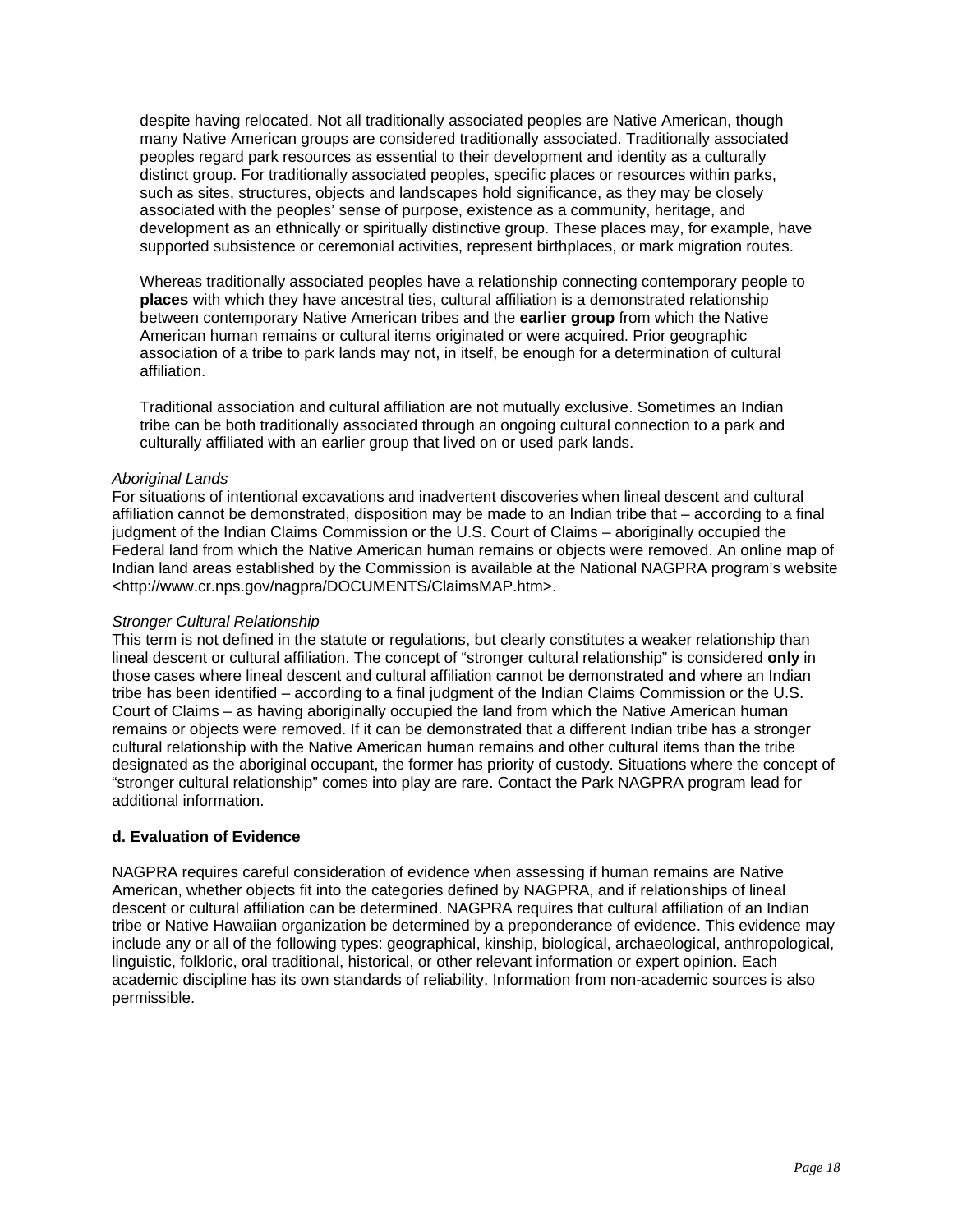<span id="page-20-0"></span>The law does not privilege any one type of evidence over another in determining cultural affiliation. It requires that the determination be made based on the preponderance of the evidence [43 CFR 10.14(f)]. 'Preponderance of the evidence" is a legal term, defined in Black's Law Dictionary as:

Evidence which is of greater weight or more convincing than the evidence which is offered in opposition to it; that is, evidence which as a whole shows that the fact sought to be proved is more probable than not. With respect to the burden of proof in civil action, means greater weight of evidence, or evidence which is more credible and convincing to the mind. That which best accords with reason and probability. (1991, abridged  $6<sup>th</sup>$  edition, p. 819)

The preponderance of the evidence is the standard of proof needed to evaluate claims made under the statute. Claimants do not have to establish their claims with scientific certainty. It is the superintendent's responsibility to determine whether the evidence satisfactorily substantiates the claim. In evaluating claims the park should seek information from the claimants and from as many other sources as are available, including academic disciplines and other expert opinion. The park should hold each type of evidence to the standards of the particular discipline or source. In the case of scholarly and scientific disciplines, the assistance and/or review of subject matter experts should be sought. In the case of nonacademic sources of information, such as expert opinion from a tribal religious leader, the park should verify the person's authority and standing.

Once the evidence is compiled and evaluated, the superintendent must decide whether a preponderance of the evidence supports the claim for Native American human remains, funerary objects, sacred objects, or objects of cultural patrimony. The reliability and relevance of evidence should be evaluated for each case. A reasonable determination that a relationship of shared group identity exists is required. "Reasonable" according to Black's Law Dictionary (1991, abridged 6th edition, p. 874), means: "fair, proper, just, moderate, [and] suitable under the circumstances." Regional NAGPRA coordinators, the Park NAGPRA program lead, support office or center archeologists, ethnographers, curators, and Native American liaisons can assist in the decision-making process. Superintendents must document their evidence evaluation and decision-making processes as completely as possible.

# **8. DISPUTES**

In some cases, it may not be possible for NPS and the interested individuals, Indian tribes, and Native Hawaiian organizations to agree on the disposition or repatriation of particular Native American human remains, funerary objects, sacred objects, and objects of cultural patrimony.

NAGPRA does not have a formal administrative appeals process. A lineal descendant, Indian tribe, or Native Hawaiian organization may decide to present more evidence following a superintendent's decision not to return particular objects. Such additional evidence should be given full consideration by the superintendent and the decision revised if necessary. Superintendents' decisions are subject to standard administrative review procedures.

Disputes may be brought to the attention of the NAGPRA Review Committee. The Review Committee is charged with facilitating the resolution of disputes among lineal descendants, Indian tribes, Native Hawaiian organizations, museums, and Federal agencies relating to the return of Native American human remains, funerary objects, sacred objects, and objects of cultural patrimony. The Review Committee will consider requests to facilitate the resolution of a dispute from any of the involved parties. If the Review Committee decides to attempt to facilitate the dispute, it will initially request written documentation regarding the dispute from all involved parties. This information will be reviewed and, if appropriate, the disputing parties will be invited to appear before the committee. Review Committee recommendations and findings are not binding.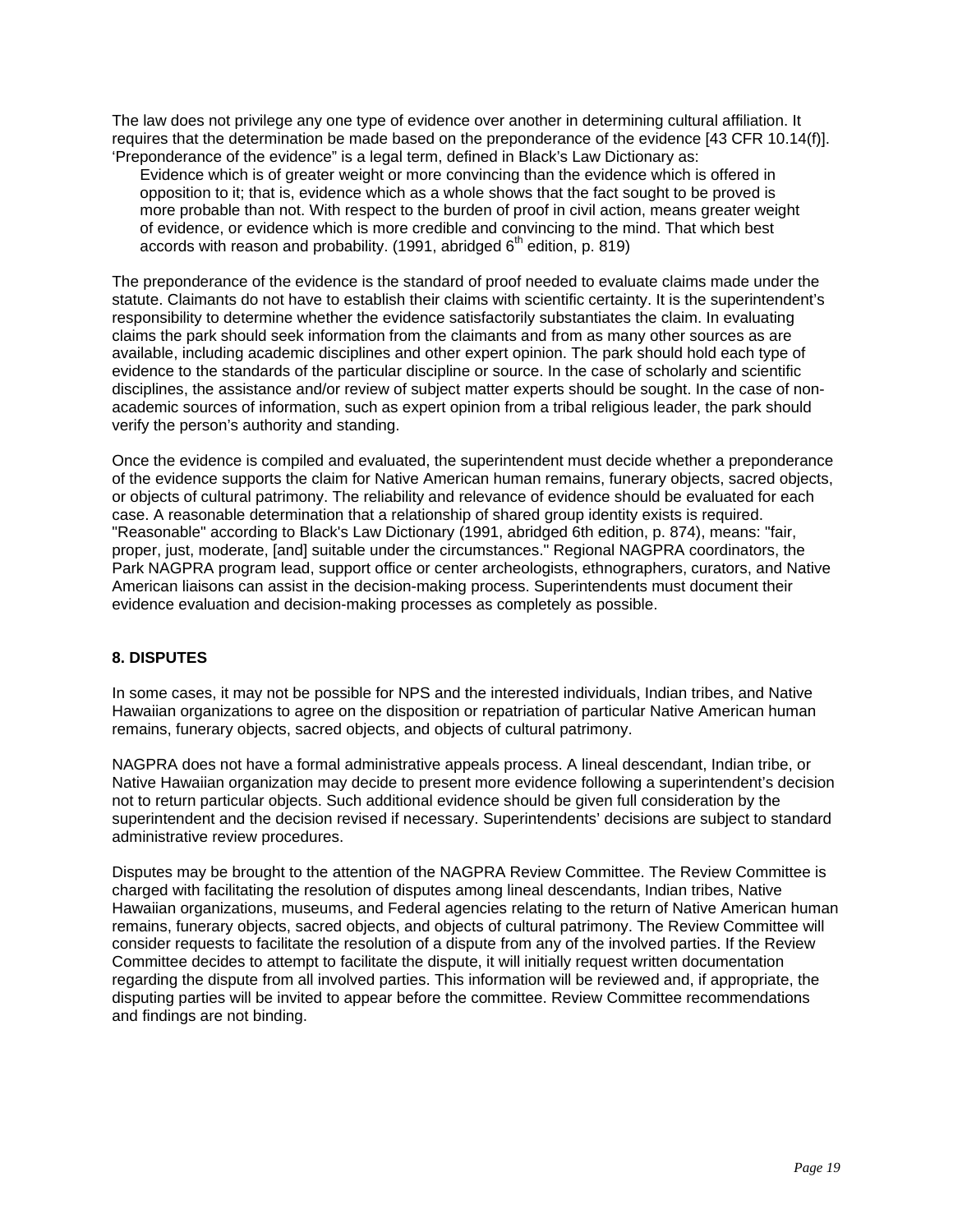# <span id="page-21-0"></span>**9. TRANSFER OF CONTROL OR CUSTODY**

Transfer of control or custody can only occur after the required public notice has been published and the designated notice period has elapsed. See [Section 3](#page-3-0) above for a more detailed discussion of notification requirements. Preparation for transfer must involve additional consultation with the appropriate lineal descendant, Indian tribe, or Native Hawaiian organization to determine the place and manner of delivery [25USC 3005(a)(3)]. Following the close of the notice comment period the superintendent or the designated NAGPRA coordinator should contact the lineal descendant or appropriate tribal official(s) to discuss the transfer. During this consultation, if possible, parks and the recipient should establish a specific timeline for the transfer. Arrangements should take into consideration the sensitive nature of the transfer and any particular cultural or religious proscriptions.

When transferring control or custody of cultural items in collections, the superintendent must ensure that the Native American human remains, funerary objects, sacred objects, and objects of cultural patrimony are deaccessioned according to NPS procedures, including assigning deaccession numbers, updating accession and catalog records, completing a deaccession form, and filing all documentation in the accession or optional deaccession file. (For further guidance on deaccessioning, consult [Part II](http://www.cr.nps.gov/museum/publications/MHII/mushbkII.html) of the NPS *[Museum Handbook](http://www.cr.nps.gov/museum/publications/handbook.html)*) In addition, the park may create and maintain a transfer document for its records. This document could outline the conditions (timeframe, place and manner) of the transfer, be signed by the NPS and the lineal descendant or tribal representative, and serve as part of the permanent record for the park files. See [Figure 6](#page-22-0) for a sample repatriation agreement for cultural items in collections from the NPS *Museum Handbook*.

**NOTE:** Under Section 3 of the statute (25 USC 3002) and Subpart B of the regulations (43 CRF 10.3- 10.7), which cover inadvertent discoveries and intentional excavations, "transfer of control or custody" does not mean that parks should accession the cultural items or that tribes must physically take possession of the items before they can be reburied. In fact, parks should not accession Native American human remains, funerary objects, sacred objects or objects of cultural patrimony inadvertently discovered or intentionally excavated after November 16, 1990 into collections.

# **10. REBURIAL ON PARK LANDS**

Reinterment of Native American human remains in the same park unit from which they were removed is permitted under current NPS policy (*[Management Policies 2001](http://www.nps.gov/policy/mp/policies.pdf)*, 5.3.4 and 6.3.8).

Issues that should be considered and agreed upon by the park and the tribe(s) before reburial include  $-$ 

- the exact nature of the reinterment (e.g., number of remains, manner of reburial, etc.),
- the way in which the reinterment will be conducted.
- the place of reburial (e.g., the location should be selected to prevent the disturbance of additional archeological resources),
- future uses of the same or adjacent areas,
- special access to the reburial location,
- security,
- long term care and maintenance, and
- tribal concerns that the remains not be disturbed in perpetuity.

If the Native American human remains and funerary objects to be reburied on park land are from the park's collections, a NAGPRA inventory must be completed and a Notice of Inventory Completion must be published in the *Federal Register*. If the Native American human remains and funerary objects were discovered inadvertently or intentionally excavated after November 16, 1990 a Notice of Intended Disposition must be published in local newspapers.

Transfer of custody to the affiliated Indian tribe of the Native American human remains and associated funerary objects must occur prior to reburial.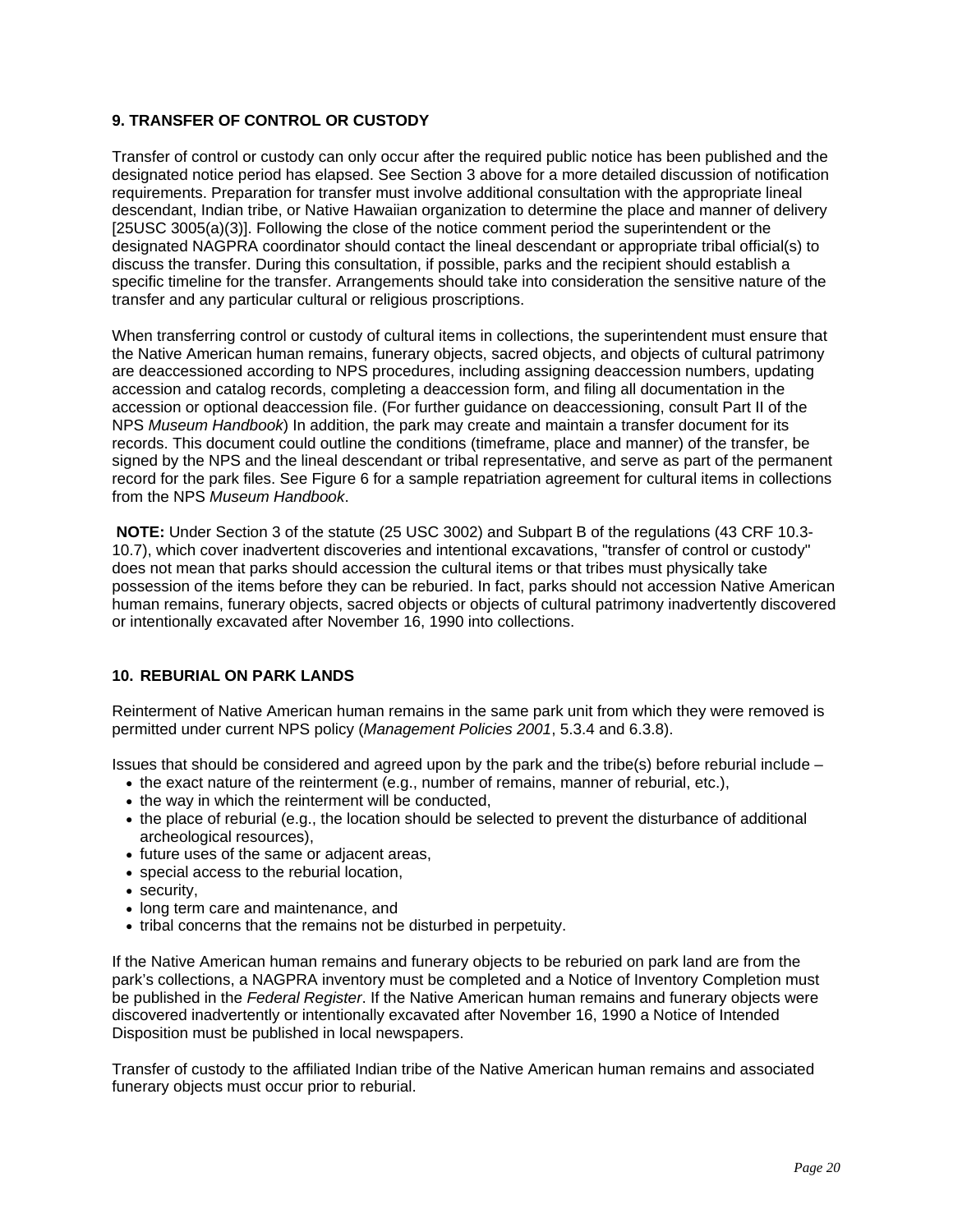<span id="page-22-0"></span>US Department of the Interior **Page 1 of 2** and 2 and 2 and 2 and 2 and 2 and 2 and 2 and 2 and 2 and 2 and 2 and 2 and 2 and 2 and 2 and 2 and 2 and 2 and 2 and 2 and 2 and 2 and 2 and 2 and 2 and 2 and 2 and 2 and 2 and **National Park Service** 

Deaccession Number

# **Repatriation Agreement**

The Native American Graves Protection and Repatriation Act of 1990 (NAGPRA) provides definitions and procedures for the repatriation of certain Native American human remains and cultural items, as defined in 25 U.S.C. 3001-3013, in the possession of federal agencies and museums that receive federal funds to lineal descendants, Indian tribes, and native Hawaiian organizations; and

The representatives of the National Park Service \_\_\_\_\_\_\_\_\_\_\_\_\_\_\_\_\_\_\_\_\_\_\_\_\_\_\_\_[NPS unit] have engaged in consultation with representatives of \_\_\_\_\_\_\_\_\_\_\_\_\_\_\_\_\_\_\_\_\_\_\_\_\_\_\_\_\_\_[The TRIBE] and have determined the applicability of these definitions and procedures to objects currently in the possession of the National Park Service  $\Box$  [NPS unit].

The National Park Service The Service and Service and Service and Service in the Service and Service and Service in the Service and Service and Service and Service and Service and Service and Service and Service and Servic the following:

- 1. That **I. That Election** [The TRIBE] is recognized as eligible for the special programs and service provided by the United States to Indians because of their status as Indians, and thus has status to make a claim for repatriation under NAGPRA;
- 2. That all cultural items described on the attached list meet the criteria outlined in the Native American Graves Protection and Repatriation Act of 1990 (25 USC 3001-3013) and 43 CFR 10.2 (b), such that:
	- a. all *human remains* are of Native American ancestry and do not include remains or portions of remains freely given by the individual from whose body they were obtained;
	- b. all *funerary objects* are known or reasonably believed to have been placed intentionally at the time of death or later with or near individual human remains;
	- c. all *sacred objects* are specific objects needed by traditional Native American religious leaders for the current practice of traditional Native American religions by their present-day adherents;
	- d. all *objects of cultural patrimony* have ongoing historical, traditional, or cultural importance central to \_\_\_\_\_\_\_\_\_\_\_\_\_\_\_ [The TRIBE], rather than to an individual tribal member and, as such, may not be alienated, appropriated, or conveyed by an individual Tribal member; and such object shall have been considered inalienable at the time the object was separated from \_\_\_\_\_\_\_\_\_\_\_\_\_\_\_ [The TRIBE];
- 3. That all cultural items described on the attached inventory were produced or used by an identifiable earlier group;
- That evidence exists of a shared group identity that can be reasonably traced between [The TRIBE] and the earlier group;
- 5. That a Notice of Inventory Completion concerning the human remains or associated funerary objects, or a Notice of Intent to Repatriate concerning unidentified funerary objects, sacred objects or objects of cultural patrimony described on the attached list has been published in the *Federal Register*. In the time since that publication [at least thirty days] neither the National Park Service \_\_\_\_\_\_\_\_\_\_\_\_\_\_\_\_\_\_ [NPS unit] nor \_\_\_\_\_\_\_\_\_\_\_\_\_\_\_ [The TRIBE] has become aware of any competing claim;
- 6. That, effective on the date of execution of this Repatriation Agreement, the National Park Service [NPS unit] transfers to [The TRIBE] all responsibility associated with [The TRIBE] all responsibility associated with the items described on the attached inventory.
- 7. That this Repatriation Agreement releases the National Park Service from any future claims by \_\_\_\_\_\_\_\_\_\_\_\_\_\_\_\_\_\_\_\_ [The TRIBE] regarding the objects described on the attached inventory.

#### **Figure 6. Sample Repatriation Agreement – page 1 (from NPS Museum Handbook).**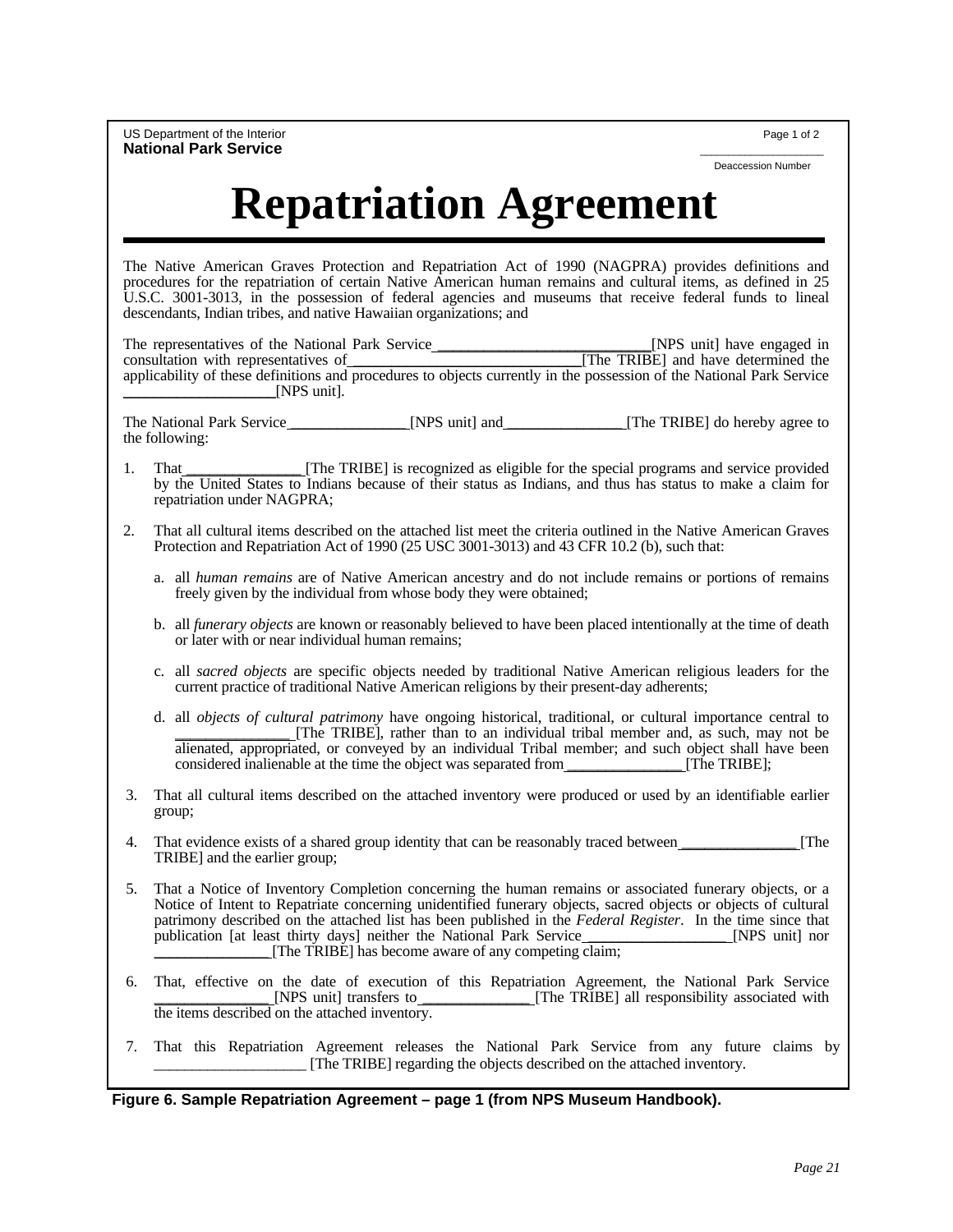US Department of the Interior **National Park Service** Deaccession Number

Page 2 of 2

# **Repatriation Agreement (Continued)**

#### **Signatures**

This agreement shall become binding upon its execution by the authorized representative of each party. Each party warrants that it has the requisite authority to execute, deliver, and consummate the transactions contemplated by this agreement.

| For the NATIONAL PARK SERVICE: |  |
|--------------------------------|--|
|                                |  |

| Recommended:       |                                                                |                                                                                                                                                                                                                                      |      |
|--------------------|----------------------------------------------------------------|--------------------------------------------------------------------------------------------------------------------------------------------------------------------------------------------------------------------------------------|------|
|                    | Curator                                                        | Signature                                                                                                                                                                                                                            | Date |
|                    | SO Curator [Please print]                                      | Signature                                                                                                                                                                                                                            | Date |
|                    | S0 Archeologist [Please print]                                 | Signature                                                                                                                                                                                                                            | Date |
|                    | S0 Ethnographer [Please print]                                 | Signature                                                                                                                                                                                                                            | Date |
| Approved:          | Superintendent [Please print]                                  | Signature                                                                                                                                                                                                                            | Date |
| NPS Unit:          |                                                                | ,我们也不会有什么。""我们的人,我们也不会有什么?""我们的人,我们也不会有什么?""我们的人,我们也不会有什么?""我们的人,我们也不会有什么?""我们的人                                                                                                                                                     |      |
| Address:           |                                                                |                                                                                                                                                                                                                                      |      |
| Telephone:         |                                                                |                                                                                                                                                                                                                                      |      |
| For the TRIBE:     |                                                                |                                                                                                                                                                                                                                      |      |
| Approved:          | Official Representative or<br>Lineal Descendant [Please print] | Signature                                                                                                                                                                                                                            | Date |
|                    | Title                                                          | Tribe/Organization                                                                                                                                                                                                                   |      |
| Address:           |                                                                |                                                                                                                                                                                                                                      |      |
|                    |                                                                |                                                                                                                                                                                                                                      |      |
| Telephone:         |                                                                | <b>EXECUTIVE SERVICE SERVICE SERVICE SERVICE SERVICE SERVICE SERVICE SERVICE SERVICE SERVICE SERVICE SERVICE SERVICE SERVICE SERVICE SERVICE SERVICE SERVICE SERVICE SERVICE SERVICE SERVICE SERVICE SERVICE SERVICE SERVICE SER</b> |      |
| Follow-up Contact: |                                                                |                                                                                                                                                                                                                                      |      |
|                    | Name [Please print]                                            |                                                                                                                                                                                                                                      |      |
|                    |                                                                |                                                                                                                                                                                                                                      |      |
|                    |                                                                |                                                                                                                                                                                                                                      |      |
|                    |                                                                |                                                                                                                                                                                                                                      |      |

**Figure 6 (continued). Sample Repatriation Agreement – page 2.**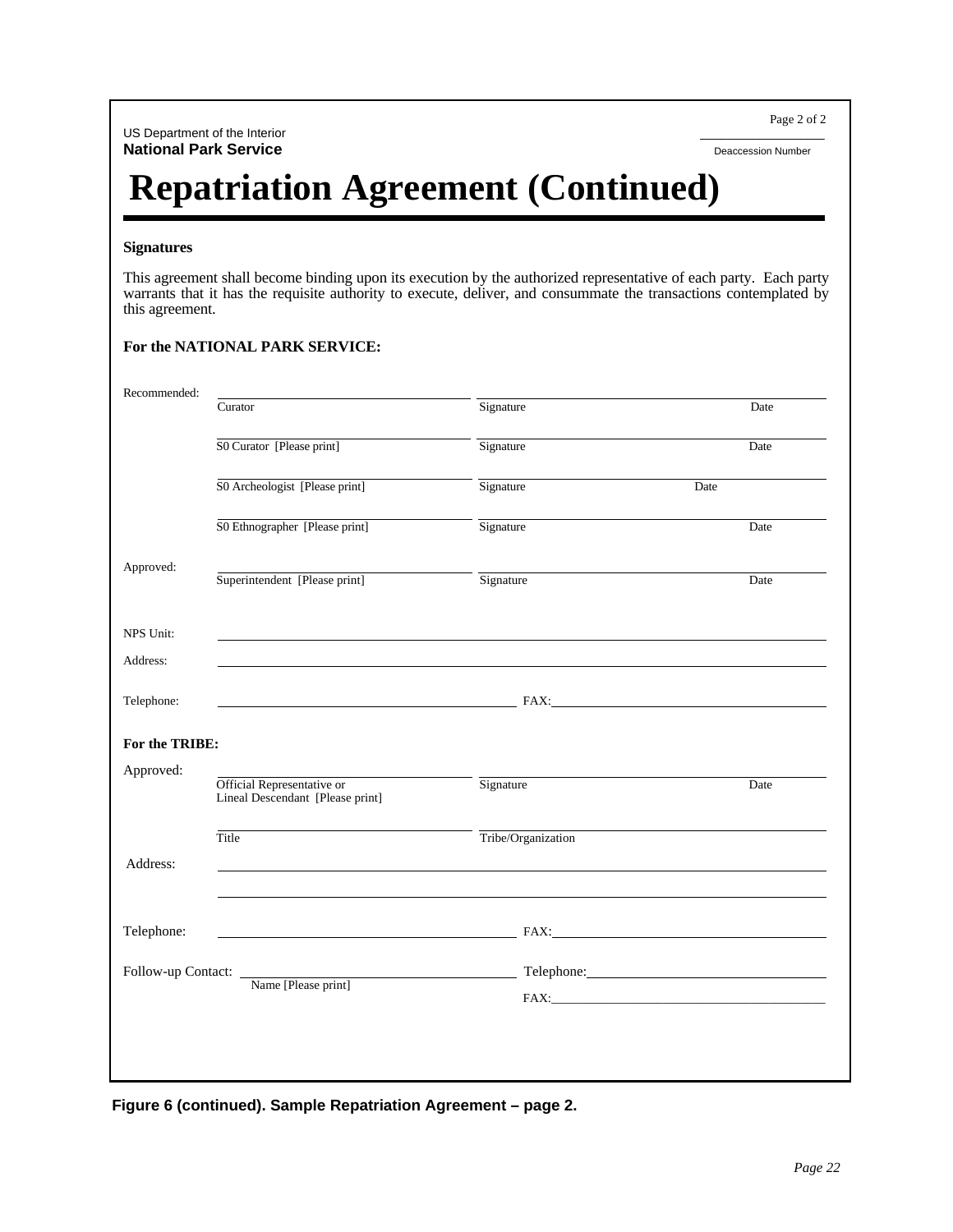# <span id="page-24-0"></span>**11. SPECIAL CIRCUMSTANCES**

NPS may retain control of Native American human remains, funerary objects, sacred objects, or objects of cultural patrimony that would otherwise be returned to a lineal descendant, Indian tribe, or Native Hawaiian organization if any of five conditions apply:

- there are multiple disputing claimants [43 CFR10.10(c)(2)]:
- the NPS has right of possession to the item [43 CFR10.10(a)(2)];
- the item is part of an NPS collection and is indispensable to the completion of a specific scientific study, the outcome of which is of major benefit to the United States [43 CFR10.10(c)(1)];
- the Native American human remains are culturally unidentifiable [43 CFR10.9(e)(6)]; or
- custody cannot be determined or no claim has been received for the Native American human remains, funerary objects, sacred objects, or objects of cultural patrimony [43 CFR10.10(7)].

**NOTE:** While NPS may retain control of Native American human remains and other cultural items under these circumstances, any Native American human remains, funerary objects, sacred objects, or objects of cultural patrimony inadvertently discovered or intentionally excavated after November 16, 1990 should not be accessioned into park collections.

#### **a. Multiple Disputing Claimants**

If there are multiple disputing claims and NPS cannot determine by a preponderance of the evidence which requesting party is the most appropriate recipient, then the agency may retain control of Native American human remains, funerary objects, sacred objects, or objects of cultural patrimony until the requesting parties mutually agree on the appropriate recipient or the dispute is otherwise resolved. There is no set time during which multiple claims must be resolved.

#### **b. Right of Possession**

If NPS has right of possession to Native American cultural objects, then NPS may retain control of the items. Right of possession as defined in the statute [25 U.S.C. 3001 (13)] means possession obtained with the voluntary consent of an individual or group that had authority of alienation.

#### **c. Scientific Study of Major Benefit to U.S.**

If Native American human remains, funerary objects, sacred objects, or objects of cultural patrimony that are part of a collection are indispensable to the completion of a specific study, the outcome of which is of major benefit to the United States, then NPS may temporarily retain control of the items. In such circumstances, the items must be returned to the appropriate lineal descendant, Indian tribe, or Native Hawaiian organization no later than 90 days after completion of the study.

#### **d. Culturally Unidentifiable**

Native American human remains that are part of NPS collections and for which no culturally affiliated present-day Indian tribe or Native Hawaiian organization can be determined, including remains that can be shown to have a cultural relationship with non-federally recognized Indian groups, are considered culturally unidentifiable. NPS must retain possession of culturally unidentifiable Native American human remains until regulations governing their disposition [43 CFR 10.11] have been finalized unless legally required to do otherwise or recommended to do otherwise by the Secretary of the Interior. The process for requesting recommendations from the Secretary regarding the disposition of culturally unidentifiable Native American human remains is to take each case to the NAGPRA Review Committee, which advises the Secretary. In most cases, the recommendations from the Committee will serve as recommendations from the Secretary.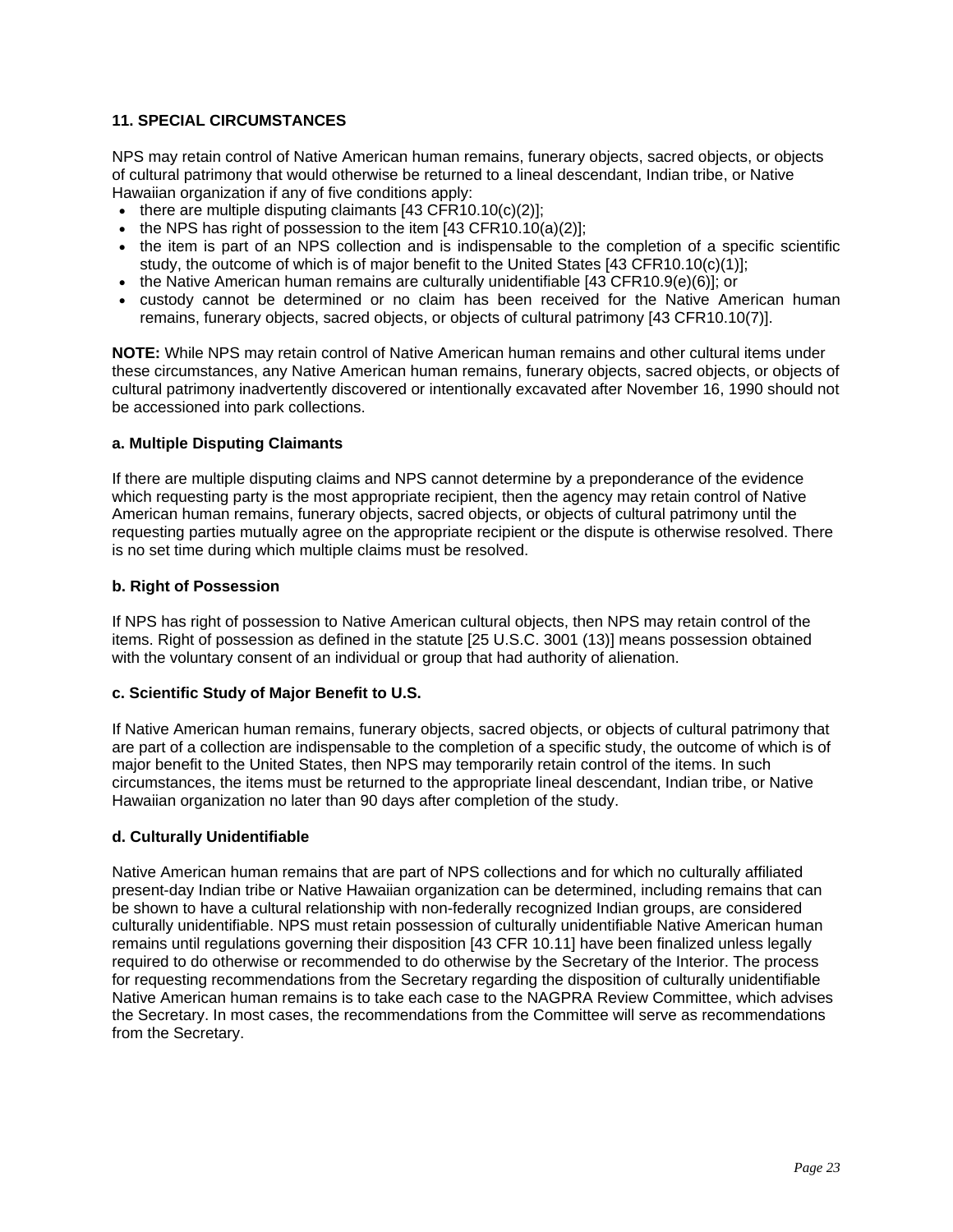#### <span id="page-25-0"></span>**e. Unclaimed**

Unclaimed Native American human remains, funerary objects, sacred objects, or objects of cultural patrimony are those that are discovered inadvertently or excavated from park lands after November 16, 1990 for which either no claimant has been identified in accordance with the priority of custody as described in the regulations [43 CFR 10.6] or for which no claim has been received. NPS may retain possession of unclaimed Native American human remains and other cultural items until custody has been resolved or until regulations governing disposition of unclaimed Native American human remains, funerary objects, sacred objects, or objects of cultural patrimony [43 CFR 10.7] have been finalized.

# **12. DOCUMENTATION**

# **a. The Administrative Record**

The administrative record must document all disposition or repatriation actions. It must include documentation of the Native American human remains, funerary objects, sacred objects, or objects of cultural patrimony under consideration and copies of all written correspondence, a log of all telephone conversations, documentation of all consultation meetings, and copies of all agreements between the relevant parties. The original file should be retained by the park as part of the museum archive collection and, if appropriate, the archeological site file. A copy should be sent to the regional office or center that maintains records concerning park archeology or museum collections. These files should be retained even after the disposition or repatriation of the relevant Native American human remains, funerary objects, sacred objects, and objects of cultural patrimony.

# **b. Confidentiality**

In some situations, the information needed by the superintendent to make a decision regarding applicability of the statutory terms to particular objects may be considered extremely sensitive by Indian tribe and Native Hawaiian organization representatives. The NPS has a limited ability to protect sensitive information from public disclosure.

The [Freedom of Information Act](http://www.usdoj.gov/04foia/foiastat.htm) gives any person the right to access Federal agency records, except to the extent that such records are protected from disclosure by one of nine exemptions or three special law enforcement record exclusions. There is no specific provision in NAGPRA that protects sensitive [information from public disclosure. Other disclosure limitations, such as those in the Archaeological](http://www.cr.nps.gov/local-law/FHPL_ArchRsrcsProt.pdf) Resources Protection Act, the [National Historic Preservation Act,](http://www.cr.nps.gov/local-law/FHPL_HistPrsrvt.pdf) and the [National Parks Omnibus Act](http://www.georgewright.org/title2text.pdf)  may provide some flexibility in protecting sensitive information from public disclosure. [ARPA](http://www.cr.nps.gov/local-law/FHPL_ArchRsrcsProt.pdf) requires that information concerning the nature and location of any archeological resource whose excavation or removal requires a permit is not made available to the public without the consent of the appropriate [Federal land manager pursuant to the conditions outlined at 16 USC 470hh. The National Historic](http://www.cr.nps.gov/local-law/FHPL_HistPrsrvt.pdf)  Preservation Act requires the head of a Federal agency or other public official to withhold from disclosure to the public information about the location, character, or ownership of a historic resource if the Secretary of the Interior and the agency determine that disclosure would cause a significant invasion of privacy, risk harm to the resource, or impede the use of a traditional religious site by practitioners [16 USC 470w-3]. The [National Parks Omnibus Act](http://www.georgewright.org/title2text.pdf) authorizes withholding information on the nature and location of objects of cultural patrimony in National Park System units [16 USC 5937]. See also [Management Policies](http://www.nps.gov/policy/mp/policies.pdf) 5.2.3.

It is important to be candid with Indian tribe and Native Hawaiian organization representatives about the limited protection that can be given to sensitive information. During consultation, NPS officials should not request more information than is needed to decide whether remains or objects fit into NAGPRA categories, to make determinations of cultural affiliation, or to support other decisions regarding the disposition or repatriation of Native American human remains, funerary objects, sacred objects, and objects of cultural patrimony.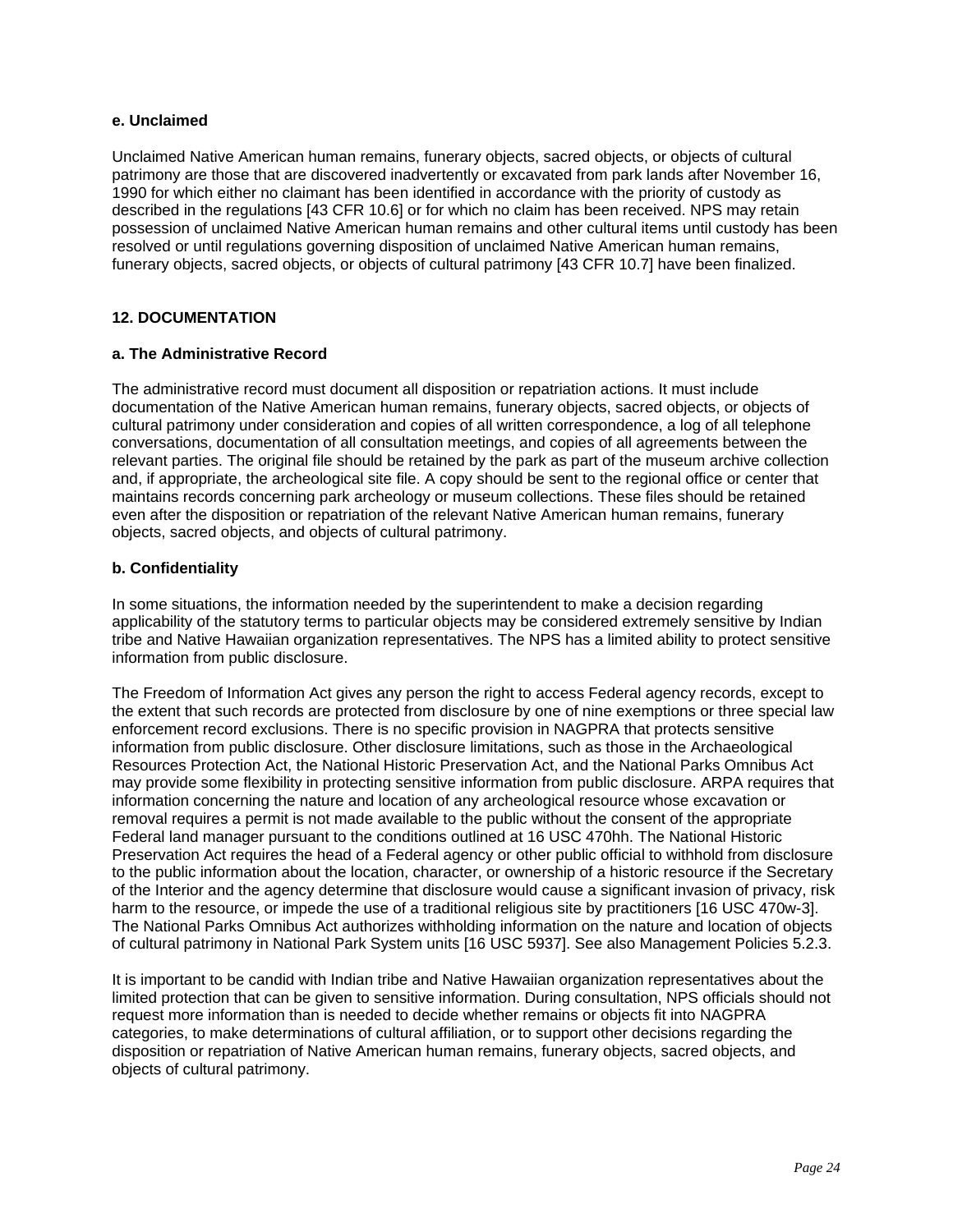# <span id="page-26-0"></span>**13***.* **GLOSSARY**

Aboriginal land – The regulations [43 CFR 10.6(a)(2)(iii)] refer to aboriginal land as Federal land that is recognized by a final judgment of the Indian Claims Commission or the United States Court of Claims as the aboriginal land of an Indian tribe.

Associated funerary objects – See Funerary Objects.

Control – The regulations [43 CFR 10.2(a)(3)(ii)] define control as having a legal interest in human remains, funerary objects, sacred objects, or objects of cultural patrimony sufficient to lawfully permit the museum or Federal agency to treat the objects as part of its collection for purposes of NAGPRA whether or not the human remains or objects are in the physical custody of the museum or Federal agency. Generally, a museum or Federal agency that has loaned human remains or objects to another individual, museum, or Federal agency is considered to retain control of those human remains or objects.

Cultural affiliation – The regulations [43 CFR 10.2(e)] define cultural affiliation as a relationship of shared group identity which can reasonably be traced historically or prehistorically between members of a present-day Indian tribe or Native Hawaiian organization and an identifiable earlier group. Cultural affiliation is established when the preponderance of the evidence—based on geographical, kinship, biological, archeological, linguistic, folklore, oral tradition, historical evidence, or other information or expert opinion—reasonably leads to such a conclusion.

Culturally unidentifiable – Culturally unidentifiable is not defined in the statute or regulations. The National NAGPRA program defines culturally unidentifiable in its online glossary as cultural items for which no culturally affiliated present-day Indian tribe or Native Hawaiian organization can be determined. <http://www.cr.nps.gov/nagpra/TRAINING/GLOSSARY.HTM>

Custody – As used in the regulations [43 CFR 10.6(a)], custody means ownership of human remains, funerary objects, sacred objects, or objects of cultural patrimony excavated intentionally or discovered inadvertently on Federal or tribal lands after November 16, 1990. The term custody is used when determining the rightful recipient of human remains or other cultural items found, either inadvertently or through planned excavations, after NAGPRA was enacted (November 16, 1990). Custody means final ownership. This usage does not apply to human remains or other cultural items that were in collections prior to November 16, 1990.

Disposition – Disposition is not defined in the statute or regulations. As used in this document, disposition refers to the transfer of cultural items inadvertently discovered or intentionally excavated on park lands after November 16, 1990 – based on the priority of custody as described in the regulations [43 CFR 10.6] and assuming appropriate claimants have been identified and custody can be determined – to lineal descendants, Indian tribes, or Native Hawaiian organizations. If no claimant is identified or custody cannot be determined, disposition may be to an appropriate NPS repository.

Funerary objects – The regulations [43 CFR 10.2(d)(2)] define funerary objects as items that, as part of the death rite or ceremony of a culture, are reasonably believed to have been placed intentionally at the time of death or later with or near individual Native American human remains. Funerary objects must be identified by a preponderance of the evidence as having been removed from a specific burial site of an individual affiliated with a particular Indian tribe or Native Hawaiian organization or as being related to specific individuals or families or to known Native American human remains. The term burial site means any natural or prepared physical location, whether originally below, on, or above the surface of the earth, into which, as part of the death rite or ceremony of a culture, individual Native American human remains were deposited, and includes rock cairns or pyres which do not fall within the ordinary definition of gravesite.

Associated funerary objects - The regulations  $[43 \text{ CFR } 10.2(d)(2)(i)]$  define associated funerary objects as those funerary objects for which the Native American human remains with which they were placed intentionally are also in the possession or control of a museum or Federal agency. Associated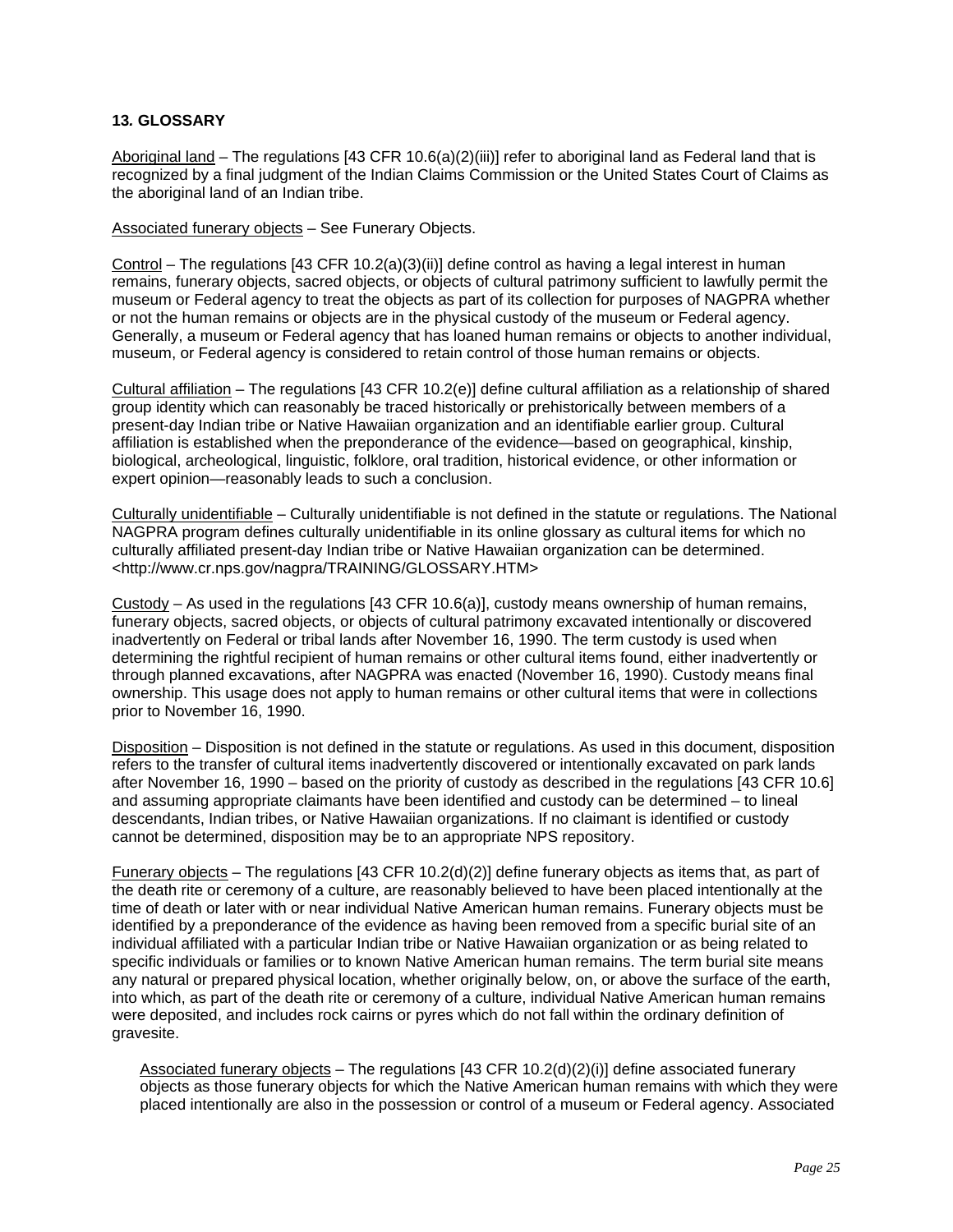funerary objects also means those funerary objects that were made exclusively for burial purposes or to contain Native American human remains.

Unassociated funerary objects – The regulations [43 CFR 10.2(d)(2)(ii)] define unassociated funerary objects as those funerary objects for which the Native American human remains with which they were placed intentionally are not in the possession or control of a museum or Federal agency. Objects that were displayed with individual Native American human remains as part of a death rite or ceremony of a culture and subsequently returned or distributed according to traditional custom to living descendants or other individuals are not considered unassociated funerary objects.

Human remains – The regulations [43 CFR 10.2(d)(1)] define Native American human remains as the physical remains of a body of a person of Native American ancestry. The term does not include remains or portions of remains that may reasonably be determined to have been freely given or naturally shed by the individual from whose body they were obtained, such as hair made into ropes or nets. For the purposes of determining cultural affiliation, Native American human remains incorporated into a funerary object, sacred object, or object of cultural patrimony, as defined below, must be considered as part of that item.

Indian tribe – The regulations [43 CFR 10.2(b)(2)] define Indian tribe as any tribe, band, nation, or other organized Indian group or community of Indians, including any Alaska Native village or corporation as defined in or established by the Alaska Native Claims Settlement Act (43 U.S.C. 1601 et seq.), which is recognized as eligible for the special programs and services provided by the United States to Indians because of their status as Indians.

Lineal descendant – The regulations [43 CFR 10.2(b)(1)] define lineal descendant as an individual tracing his or her ancestry directly and without interruption by means of the traditional kinship system of the appropriate Indian tribe or Native Hawaiian organization or by the common law system of descendance to a known Native American individual whose remains, funerary objects, or sacred objects are being claimed.

Native Hawaiian organization – The regulations [43 CFR 10.2(b)(3)] define Native Hawaiian organization as any organization that serves and represents the interests of Native Hawaiians, has as a primary and stated purpose the provision of services to Native Hawaiians, and has expertise in Native Hawaiian affairs. The statute specifically identifies the Office of Hawaiian Affairs and Hui Malama I Na Kupuna 'O Hawai'i Nei as being Native Hawaiian organizations. Native Hawaiian organizations need not comprise mostly Native Hawaiian members.

Notice of Intended Disposition – A notice of the proposed disposition that is published in newspapers by the Federal agency official responsible for cultural items excavated or removed from Federal lands.

Notice of Intent to Repatriate – A notice that is published in the *Federal Register* when a museum or Federal agency receives, reviews, and accepts a claim by a tribe for sacred objects, unassociated funerary objects, or objects of cultural patrimony.

Notice of Inventory Completion – A notice that is published in the *Federal Register* when a museum or Federal agency has made a determination of cultural affiliation for Native American human remains and associated funerary objects in its possession or control.

Objects of cultural patrimony – The regulations [43 CFR 10.2(d)(4)] define objects of cultural patrimony as items having ongoing historical, traditional, or cultural importance central to the Indian tribe or Native Hawaiian organization itself, rather than property owned by an individual tribal or organization member. These objects are of such central importance that they may not be alienated, appropriated, or conveyed by any individual tribal or organization member. Such objects must have been considered inalienable by the culturally affiliated Indian tribe or Native Hawaiian organization at the time the object was separated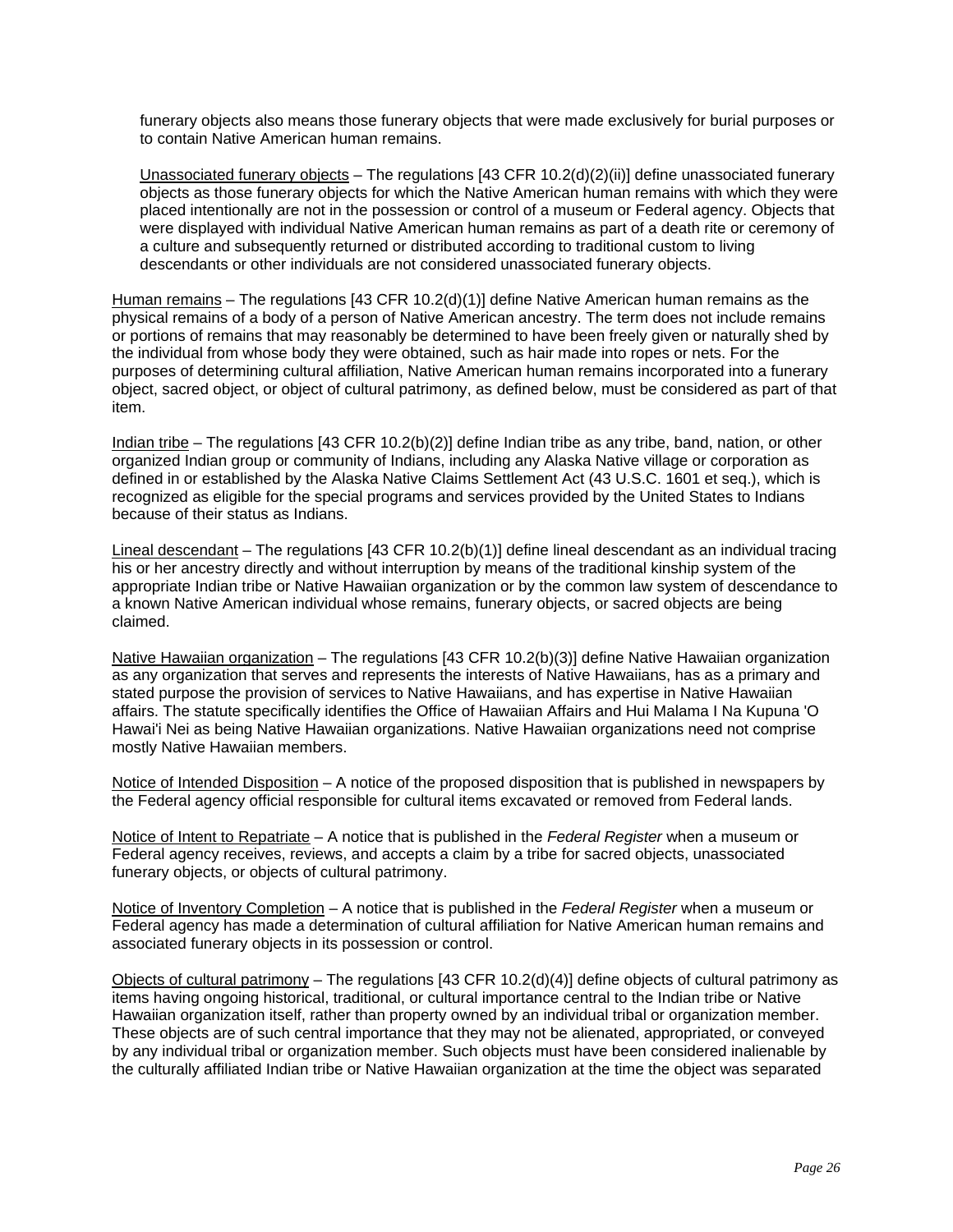from the group. Objects of cultural patrimony include items such as Zuni War Gods, the Confederacy Wampum Belts of the Iroquois, and other objects of similar character and significance to the Indian tribe or Native Hawaiian organization as a whole.

Preponderance of evidence – *Black's Law Dictionary* (1991, abridged 6<sup>th</sup> edition, p. 819) defines preponderance of evidence as "…evidence which is of greater weight or more convincing than the evidence which is offered in opposition to it; that is evidence which as a whole shows that the fact sought to be proved is more probable than not. …greater weight of evidence, or evidence which is more credible and convincing to the mind. That which best accords with reason and probability. …'preponderance' means something more than 'weight'; it denotes a superiority of weight, or outweighing." (p. 819)

Possession – The regulations  $[43 \text{ CFR } 10.2(a)(3)(i)]$  define possession as having physical custody of human remains, funerary objects, sacred objects, or objects of cultural patrimony with a sufficient legal interest to lawfully treat the objects as part of its collection for purposes of NAGPRA. Generally, a museum or Federal agency would not be considered to have possession of human remains or objects on loan from another individual, museum, or Federal agency.

Repatriation – Repatriation is not defined in the statute or regulations. The National NAGPRA program, in its online glossary <http://www.cr.nps.gov/nagpra/TRAINING/GLOSSARY.HTM> defines repatriation as the transfer of physical custody of and legal interest in Native American cultural items to lineal descendants, culturally affiliated Indian tribes, and Native Hawaiian organizations.

Sacred objects – The regulations [43 CFR 10.2(d)(3)] define sacred objects as items that are specific ceremonial objects needed by traditional Native American religious leaders for the practice of traditional Native American religions by their present-day adherents. While many items, from ancient pottery sherds to arrowheads, might be imbued with sacredness in the eyes of an individual, these regulations are specifically limited to objects that were devoted to a traditional Native American religious ceremony or ritual and which have religious significance or function in the continued observance or renewal of such ceremony. The term traditional religious leader means a person who is recognized by members of an Indian tribe or Native Hawaiian organization as being responsible for performing cultural duties relating to the ceremonial or religious traditions of that Indian tribe or Native Hawaiian organization, or exercising a leadership role in an Indian tribe or Native Hawaiian organization based on the tribe or organization's cultural, ceremonial, or religious practices.

Traditionally associated peoples – *[NPS Management Policies 2001](http://www.nps.gov/policy/mp/policies.pdf)* defines traditionally associated peoples as "…park neighbors, traditional residents, and former residents who remain attached to a park area despite having relocated. ...social/cultural entities such as tribes, communities, and kinship units are 'traditionally associated' with a particular park when (1) the entity regards park resources as essential to its development and continued identity as a culturally distinct people; (2) the association has endured for at least two generations (40 years); and (3) the association began prior to establishment of the park." (p. 130)

Unassociated funerary objects – See [Funerary Objects.](#page-26-0)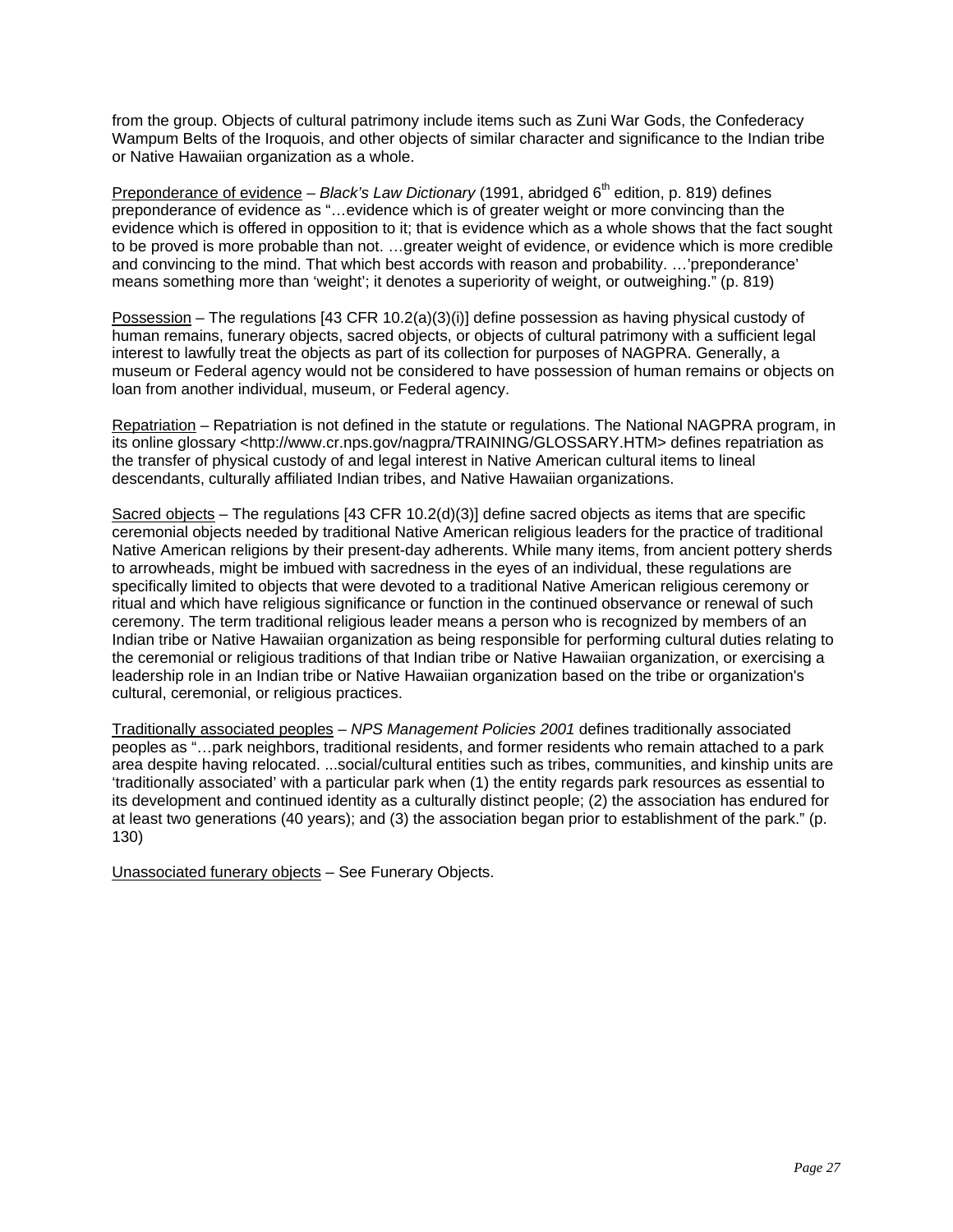# <span id="page-29-0"></span>**14***.* **FREQUENTLY ASKED QUESTIONS**

#### *May Native American human remains or other cultural items be reburied without transfer of control or custody?*

No. Control and/or custody of Native American human remains and other cultural items must be transferred to the appropriate lineal descendant, Indian tribe or Native Hawaiian organization before reburial may take place. See [Section 9](#page-21-0) above.

#### *May Native American human remains or other cultural items be reburied on park land?*

Current NPS policy (*[NPS Management Policies 2001](http://www.nps.gov/policy/mp/policies.pdf)*, section 5.3.4) allows the reburial of Native American human remains recovered from park property in the same park from which they were removed. Reburial may include remains that may have been removed from lands now within the park. Issues that must be considered include the nature of the reinterment, how the reinterment will be conducted, the place of reburial, future use of the area, and future protection of the area. See [Section 10](#page-21-0) above.

#### *Must a Notice of Intended Disposition be published in local newspapers if the Native American human remains or other cultural items discovered inadvertently are left in situ (not moved from their place of discovery)?*

No. A Notice of Intended Disposition need not be published in local newspapers if, after consultation and preparation of a written plan of action, it has been determined that the Native American human remains or other cultural items will be left *in situ*. However, the safety of the Native American human remains and other cultural items must be ensured. See [Figure 2.](#page-6-0)

#### *Must a Notice of Intended Disposition be published in local newspapers if the Native American human remains or other cultural items discovered inadvertently are moved and reburied only a short distance from their place of discovery?*

Yes. A Notice of Intended Disposition is required anytime Native American human remains or other cultural items are moved from their place of discovery, no matter how close the reburial location is to the original site of discovery.

#### *Must a Notice of Intended Disposition be published in local newspapers in situations where the Native American human remains or other cultural items discovered inadvertently cannot be left in situ, for example remains washed up on a beach?*

Yes. A Notice of Intended Disposition is required anytime Native American human remains or other cultural items are moved from their place of discovery.

#### *Must a Notice of Intent to Repatriate be published in the Federal Register prior to repatriating Native American human remains and/or associated funerary objects?*

No. A Notice of Intent to Repatriate is not intended as notification of the repatriation of Native American human remains and/or associated funerary objects. Notices of Intent to Repatriate cover only sacred objects, unassociated funerary objects, or objects of cultural patrimony and are published after a claim has been received, evaluated, and accepted. As long as a Notice of Inventory Completion has been published; thirty days has passed since its publication; a claim has been received, and no other claimants have come forward, repatriation of Native American human remains and/or associated funerary objects may proceed.